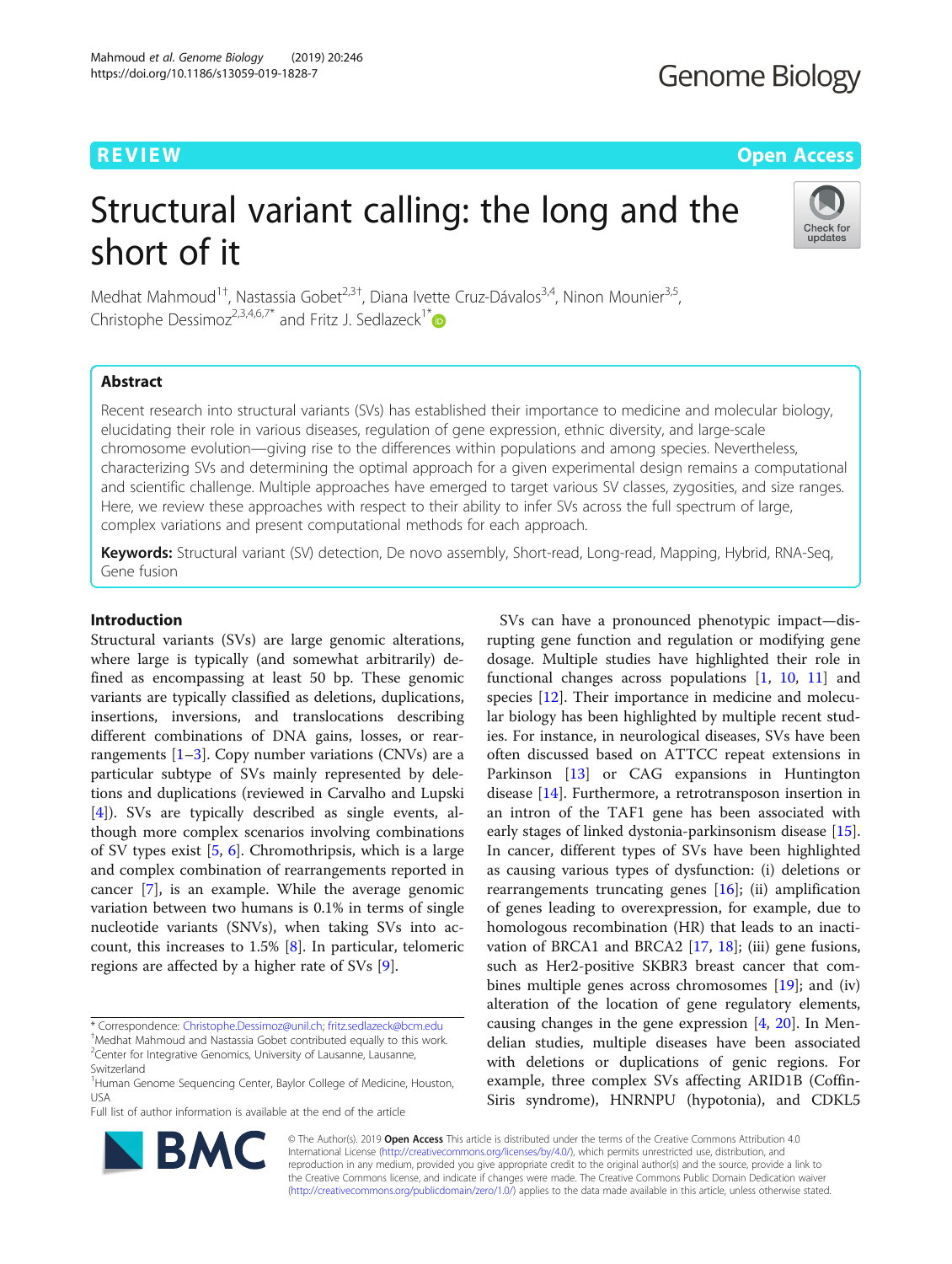(early infantile epileptic encephalopathy is a severe intellectual disability and Rett-like features) have been reported [[21](#page-11-0)]. Another more recent study showed the complexity of these CNVs and an increase in mutation rates for Potocki-Lupski and Smith-Magenis syndrome [\[22\]](#page-11-0).

SVs are also playing an essential role in plants including having a direct phenotypic impact [\[23\]](#page-11-0). For example, SVs play important roles in tolerance for multiple plants: (i) in maize, a tandem triplication over the AMTE1 genes is reported to be associated with aluminum resistance  $[24]$  $[24]$ ; (ii) an amplification of Bot1 plays an important role in boron toxicity in barley [\[25](#page-11-0)]; and (iii) for weeds, a tolerance against the herbicide glyphosate based on amplification of EPSPS has been reported in response to extensive use of glyphosate [[26\]](#page-11-0). Other SVs have a positive impact on fruit yield and quality. For example, a transposon insertion near Ruby, a MYB transcriptional activator, leads to the increase of anthocyanin concentration in blood orange compared to pumelo and mandarin [\[27\]](#page-11-0). In tomatoes, a transposon insertion in JOINTLESS2 (J2) results in undesirable branching of flower-bearing shoots (inflorescences) in genetic backgrounds that also carry a cryptic variant for the close homolog enhancer of J2. This combination results in excessive flower production. However, an additional tandem duplication in fresh-market breeding lines across this region leads to a threshold of correctly spliced product and thus to a healthy phenotype with higher fruit yield [[28\]](#page-11-0).

Despite all these evidences of the importance of SVs, they have been largely understudied, compared to SNVs, because they are much more difficult to identify. In principle, taken individually, each type of SV induces a distinctive pattern in mapping reads that can be used to infer the underlying mutation. For example, a deletion forms a lack of a sequence and thus a gap in the alignment of the sample relative to a reference (Fig. [1\)](#page-2-0). However, in practice, it is much more complicated. First, sequencing and mapping errors blur the patterns. Indeed, in contrast to SNVs and smaller insertions and deletions, SVs can cover a large portion of a read or even be larger than the read length—which complicates mapping [\[5](#page-11-0)]. Second, the patterns induced by the different SV types can be very similar. For example, it is often hard to distinguish tandem duplications from novel insertions for genomic alignments (Fig. [1](#page-2-0)). Finally, multiple SVs can overlap or be nested, giving rise to much more complex mapping patterns than when considered individually [[5,](#page-11-0) [20\]](#page-11-0). Such complex patterns may preclude mapping altogether, forcing researchers to assemble each genomic sample de novo—a difficult and more costly task with conventional sequencing.

However, great strides have recently been made, thanks to technological and methodological developments. The advent of long-read sequencing technology, in particular, Pacific Biosciences (PacBio) and Oxford Nanopore technologies (ONT), makes it possible to produce reads of several thousand base pairs, even reaching up to 2 Mbp for Oxford Nanopore [[29](#page-11-0)]. Furthermore, as we shall review in more detail below, technologies such as linked reads (e.g., 10x Genomics), optical mapping, and Strand-Seq have also been developed to improve the quality of assemblies and/or SV calling. Long reads help to increase the detection of SVs as they considerably ease de novo genome assembly and mapping. Nevertheless, the increased length and the higher error rate of emerging long-read technologies can pose new methodological challenges. Complementary to long reads, another noteworthy development has been the repurposing of transcriptomics (RNA-Seq) to detect SVs—in particular, rearrangements. Indeed, by identifying apparent RNA fusions, which are thus inherently transcribed, it is possible to focus on SVs with potential functional implications. Lastly, recent progress in benchmarking is greatly improving our understanding of the strengths and weaknesses of each approach. Current efforts such as Genome in the Bottle [[30](#page-11-0)] and the FDA-led initiative SEQC2 ([https://www.access](https://www.accessdata.fda.gov/scripts/fdatrack/view/track_project.cfm?program=nctr&id=NCTR-DBB-PM-SEQC2-Phase-II))[data.fda.gov/scripts/fdatrack/view/track\\_project.cfm?pro](https://www.accessdata.fda.gov/scripts/fdatrack/view/track_project.cfm?program=nctr&id=NCTR-DBB-PM-SEQC2-Phase-II))[gram=nctr&id=NCTR-DBB-PM-SEQC2-Phase-II\)](https://www.accessdata.fda.gov/scripts/fdatrack/view/track_project.cfm?program=nctr&id=NCTR-DBB-PM-SEQC2-Phase-II)) aim at better characterizing false positives and false negatives in SV calling.

In this review, we give an overview of methods to detect SVs utilizing DNA and RNA-Seq from both short and long reads (Fig. [2](#page-3-0)). We provide a snapshot of the main methods currently available for detecting SVs (Table [1](#page-4-0)), with practical guidance as to which approach is suitable for which type of study. We conclude the review with a discussion of open challenges and future directions.

#### De novo assembly-based approach

De novo genome assembly has traditionally been used to generate reference genomes. Multiple strategies have been proposed, utilizing long and short reads or leveraging both. We refer the interested reader to the review of Nagarajan and Pop [\[72](#page-12-0)], which provides a critical overview of de novo assembly methods.

To detect SVs, such de novo-assembled sequences can be aligned to a reference or other assembly (Fig. [1](#page-2-0)), and the alterations between the two can be systematically identified: the comparison of each position in one genome to its corresponding position in the other genome should allow the identification of all forms of variations [[3,](#page-11-0) [73\]](#page-12-0). Discontinuities that arise from certain types of SVs during a wholegenome alignment result in different patterns (Fig. [1](#page-2-0)). However, although conceptually simple, genome alignment is computationally far from trivial [\[74](#page-12-0)].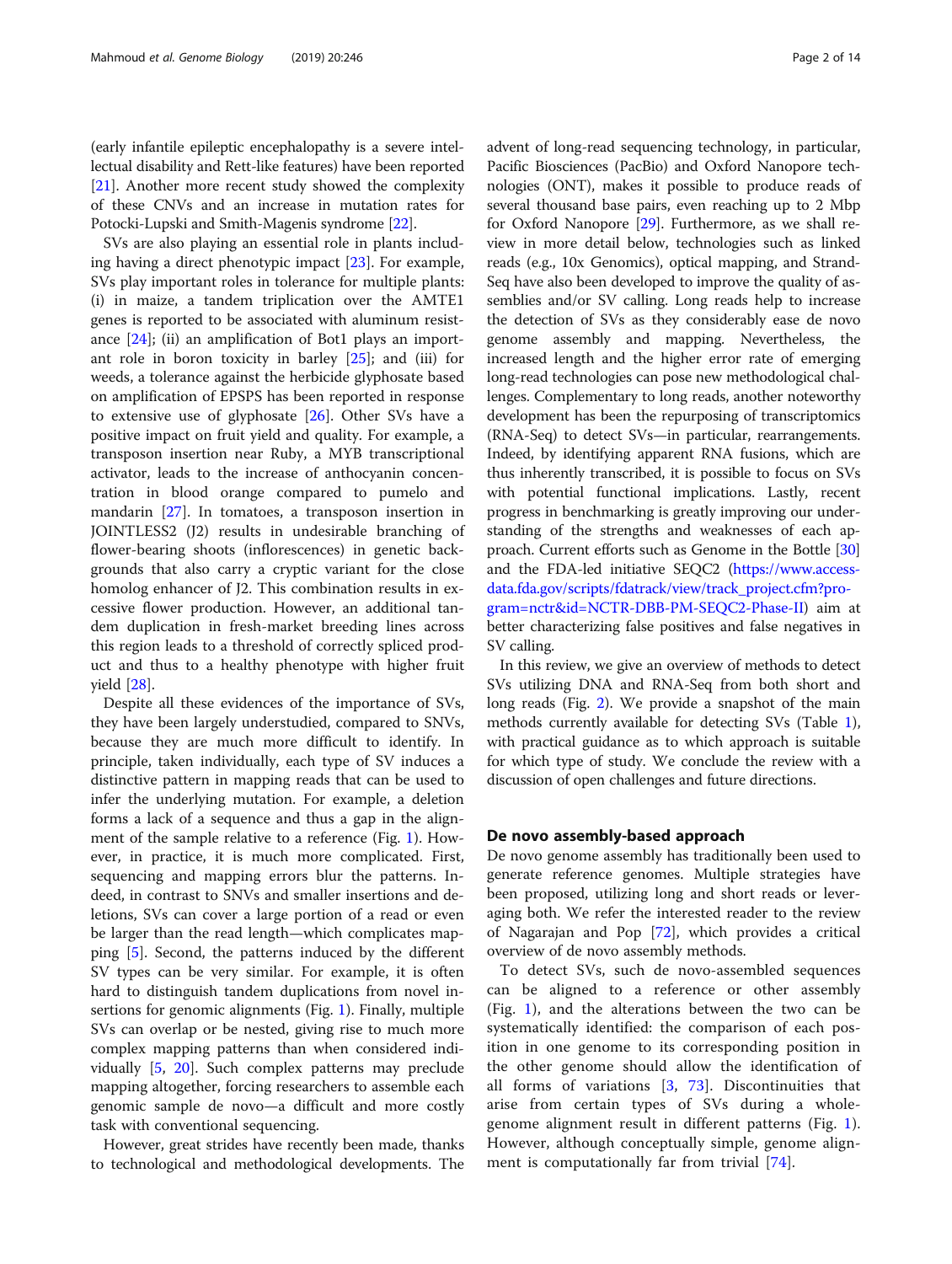<span id="page-2-0"></span>

Multiple methods have been proposed to identify SVs based on a genomic alignment. These can be distinguished by whether they construct an assembly graph or operate directly on the already assembled sequences. Methods that construct the assembly graph are typically slower, but can provide more insights, as they are leveraging the read information directly. Cortex is one of these methods that use short-read sequencing data and can simultaneously assemble several genomes. Cortex uses a colored de Bruijn graph (see Table [2](#page-6-0) for definition) to simultaneously infer SVs and complex combinations of SNVs, indels, and rearrangements [\[31](#page-11-0)]. SGVar

[[32\]](#page-11-0) is a more recent string graph-based (see Table [2](#page-6-0) for definition) de novo assembly pipeline based on the SGA assembler [\[75](#page-12-0)] that also uses short-read sequencing data. SGVar uses a stringent read preprocessing based on the read length and read quality. It requires a perfect match to merge reads or sequences, which improves the assembly quality. Using both simulated and real data (chromosome six of the human genome), SGVar has been shown to outperform other methods, such as Cortex, for insertion and deletion identification [[32](#page-11-0)].

The other group of methods operate based on previously assembled contigs or scaffolds and are thus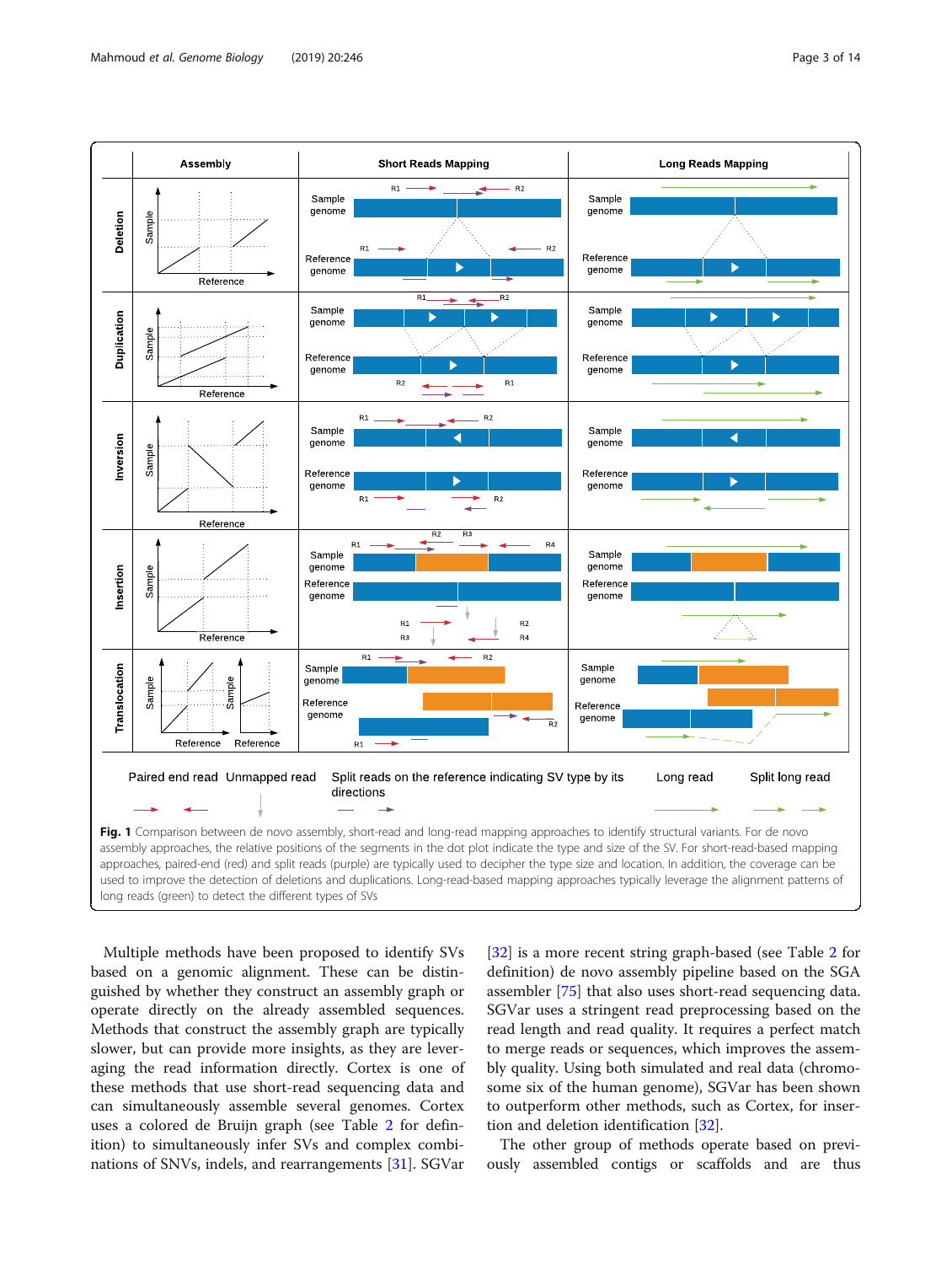<span id="page-3-0"></span>

independent of the sequencing technology (see Table [2](#page-6-0) for definition). Basically, they rely on alignments between an assembly and a reference assembly, computed with aligners such as BlasR [\[76\]](#page-12-0), MUMmmer [[77](#page-12-0)], or Mini-map2 [\[35\]](#page-12-0). Assemblytics [\[34\]](#page-12-0) is a web application that relies on MUMmer and identifies insertions and deletions up to 10 kbp. It distinguishes between contractions and expansions of repetitive elements in contrast to insertions and deletions in a unique sequence. This can be an important distinction since it already annotates the type of event to provide further insight. Another method paftools.js [\[35](#page-12-0)] uses Minimap2 alignments, which are typically many fold faster than MUMmmer-based approaches. Similar to Assemblytics, it calls insertions and deletions but only runs on the command line. SMARTie-SV was recently introduced to detect insertions, deletions, and inversions, using BlasR. It has been applied to study SVs across great apes (gorillas, chimpanzees, orangutans) and humans [\[12\]](#page-11-0).

Theoretically, all forms of structural variants can be identified given a fully contiguous and complete de novo assembly. The main strength of de novo assembly-based approaches compared to other approaches lies in detecting larger insertions (3+ kbp) [[34,](#page-12-0) [32](#page-11-0)]. One major challenge is the lack of haplotype representation. Thus, heterozygous SVs are often missed simply by the fact that a standard de novo assembly only represents one haplotype. Nevertheless, there are de novo assembly methods to account for this such as trio-sga [\[78](#page-12-0)], Falcon-Unzip [[79\]](#page-12-0), or Trio-Canu [\[80](#page-12-0)] that often require additional coverage and/or parental information. They can provide diploid information of the genome and thus

enable a better representation of heterozygous SVs. However, some challenges remain even for a haplotype representation, such as the de novo assembly quality and improving the genomic alignments by taking a larger genomic context sequence into account. Therefore, the de novo assembly-based approach is often used for a small number of challenging samples or for studying organisms that do not have a genome of reference.

#### Short-read alignment approach

Short paired-end sequencing data dominates most of the publicly available datasets. Typically, these paired-end reads are mapping in the opposite orientation and within a certain distance of each other (e.g., 500 bp). In the presence of SVs, these pairs are abnormally oriented and or spaced (Fig. [1](#page-2-0)). In addition, split reads can be used to improve the breakpoint resolution (Fig. [1\)](#page-2-0). SV calling using paired-end reads is currently the standard approach and has been applied to single samples up to large cohorts (e.g., 1000 genomes).

In this section, we first focus on DNA-Seq-based methods then on RNA-Seq-based ones.

#### Short-read DNA-Seq mapping

Over the past decade, more than 100 short read-based mappers have been introduced, yet read mapping is still not entirely solved—for example, when it comes to reliably aligning reads to highly polymorphic regions [\[81](#page-12-0)]. Once the reads are mapped, their insertion size, orientation, and alignment length can be used to identify SVs candidates. Figure [1](#page-2-0) gives a detailed overview of the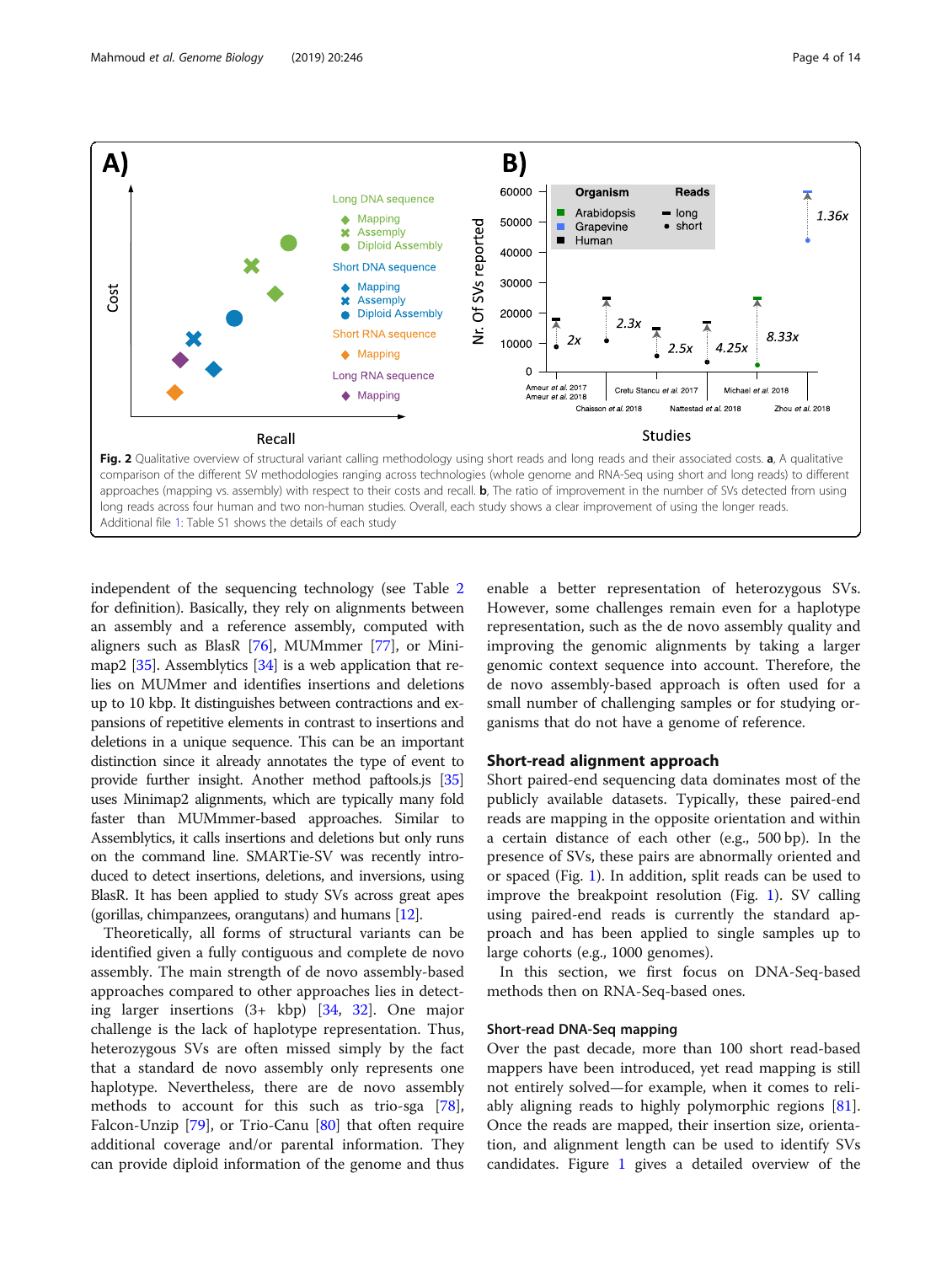<span id="page-4-0"></span>

| Table 1 Overview of multiple methods representative for the different SV methodologies currently used. Input types indicate the         |
|-----------------------------------------------------------------------------------------------------------------------------------------|
| required data at start being either: De novo assembly (a), Oxford Nanopore (o), PacBio (p), 10X Genomics (x), Hi-C (h), Strand-Seg (t), |
| Optical mapping (c) or Short reads (s)                                                                                                  |

| Category              | Name            | Input types<br>(a, c, h, o, p,<br>s, tx) | Description                                                                                  | Link                                                            | Paper  |
|-----------------------|-----------------|------------------------------------------|----------------------------------------------------------------------------------------------|-----------------------------------------------------------------|--------|
| De novo<br>assembly   | Cortex          | S                                        | Insertions, deletions, combinations of SNVs-<br>inversions and deletions—rearrangements      | http://cortexassembler.<br>sourceforge.net/                     | $[31]$ |
|                       | SGVar           | S                                        | Large insertions and deletions, complex SV                                                   |                                                                 | $[32]$ |
|                       | <b>HySA</b>     | p, s                                     | Small (11 to 50 bp) to large (> 50 bp) insertions<br>and deletions, complex SV               | https://bitbucket.org/<br>xianfan/hybridassemblysv/<br>overview | $[33]$ |
|                       | Assemblytics    | a                                        | Insertions and deletions (1 bp to 10 kb), repeat<br>expansions/contractions                  | https://github.com/<br>MariaNattestad/<br><b>Assemblytics</b>   | $[34]$ |
|                       | Paftools        | a                                        | Insertions, deletions                                                                        | https://github.com/lh3/<br>minimap2/tree/master/<br>misc        | $[35]$ |
|                       | Smartie-sv      | a                                        | Insertions, deletions, inversions                                                            | https://github.com/zeeev/<br>smartie-sv                         | $[12]$ |
|                       | BreaKmer        | S                                        | Insertions, deletions, translocations, inversions,<br>duplications                           | https://github.com/ccgd-<br>profile/BreaKmer                    | $[36]$ |
|                       | novoBreak       | S                                        | Deletions, duplications, inversions, translocations                                          | https://sourceforge.net/<br>projects/novobreak/                 | $[37]$ |
| Short-read<br>mapping | BreakDancer     | S                                        | Deletions, insertions, inversions, intra-chromosomal<br>and inter-chromosomal translocations | https://github.com/<br>genome/breakdancer                       | $[38]$ |
|                       | BreakSeq        |                                          | Insertions, deletions, translocations, inversions,<br>duplications                           | http://sv.gersteinlab.org/<br>breakseg/                         | $[39]$ |
|                       | <b>CREST</b>    | $\sf S$                                  | Insertions, deletions, translocations, inversions,<br>duplications                           | https://www.<br>stjuderesearch.org/site/lab/<br>zhang           | $[40]$ |
|                       | <b>DELLY</b>    | $\mathsf S$                              | Deletions, inversions, duplications, inter-<br>chromosomal translocations                    | https://github.com/<br>dellytools/delly                         | $[41]$ |
|                       | EricScript      | S                                        | Gene fusion                                                                                  | https://sourceforge.net/<br>projects/ericscript/                | $[42]$ |
|                       | FusionCatcher s |                                          | Gene fusion                                                                                  | https://github.com/<br>ndaniel/fusioncatcher                    | $[43]$ |
|                       | <b>GRIDSS</b>   | $\mathsf S$                              | Insertions, deletions, translocations, inversions,<br>duplications                           | https://github.com/<br>PapenfussLab/gridss                      | $[44]$ |
|                       | Gustaf          | S                                        | Deletions, inversions, duplications, translocation                                           | http://www.segan.de/<br>apps/gustaf/                            | $[45]$ |
|                       | IDP-fusion      | p, s                                     | Gene fusion                                                                                  | https://www.healthcare.<br>uiowa.edu/labs/au/IDP-<br>fusion/    | $[46]$ |
|                       | <b>JAFFA</b>    | p, s                                     | Gene fusion                                                                                  | https://github.com/<br>Oshlack/JAFFA/wiki                       | $[47]$ |
|                       | <b>LUMPY</b>    | S                                        | Deletions, duplications, inversions, translocations                                          | https://github.com/arg5x/<br>lumpy-sv                           | $[48]$ |
|                       | Manta           | $\mathsf S$                              | Insertions, deletions, translocations, inversions,<br>duplications                           | https://github.com/<br>Illumina/manta                           | $[49]$ |
|                       | Meerkat         | $\mathsf S$                              | Insertions, deletions, translocations, inversions,<br>duplications                           | http://compbio.med.<br>harvard.edu/Meerkat/                     | $[50]$ |
|                       | Pindel          | $\mathsf S$                              | Insertions, deletions, translocations, inversions,<br>duplications                           | https://github.com/<br>genome/pindel                            | $[51]$ |
|                       | STAR-Fusion     | S                                        | Gene fusion                                                                                  | https://github.com/STAR-<br>Fusion/STAR-Fusion/wiki             | $[52]$ |
|                       | SQUID           | $\mathsf S$                              | Gene fusion                                                                                  | https://github.com/                                             | [53]   |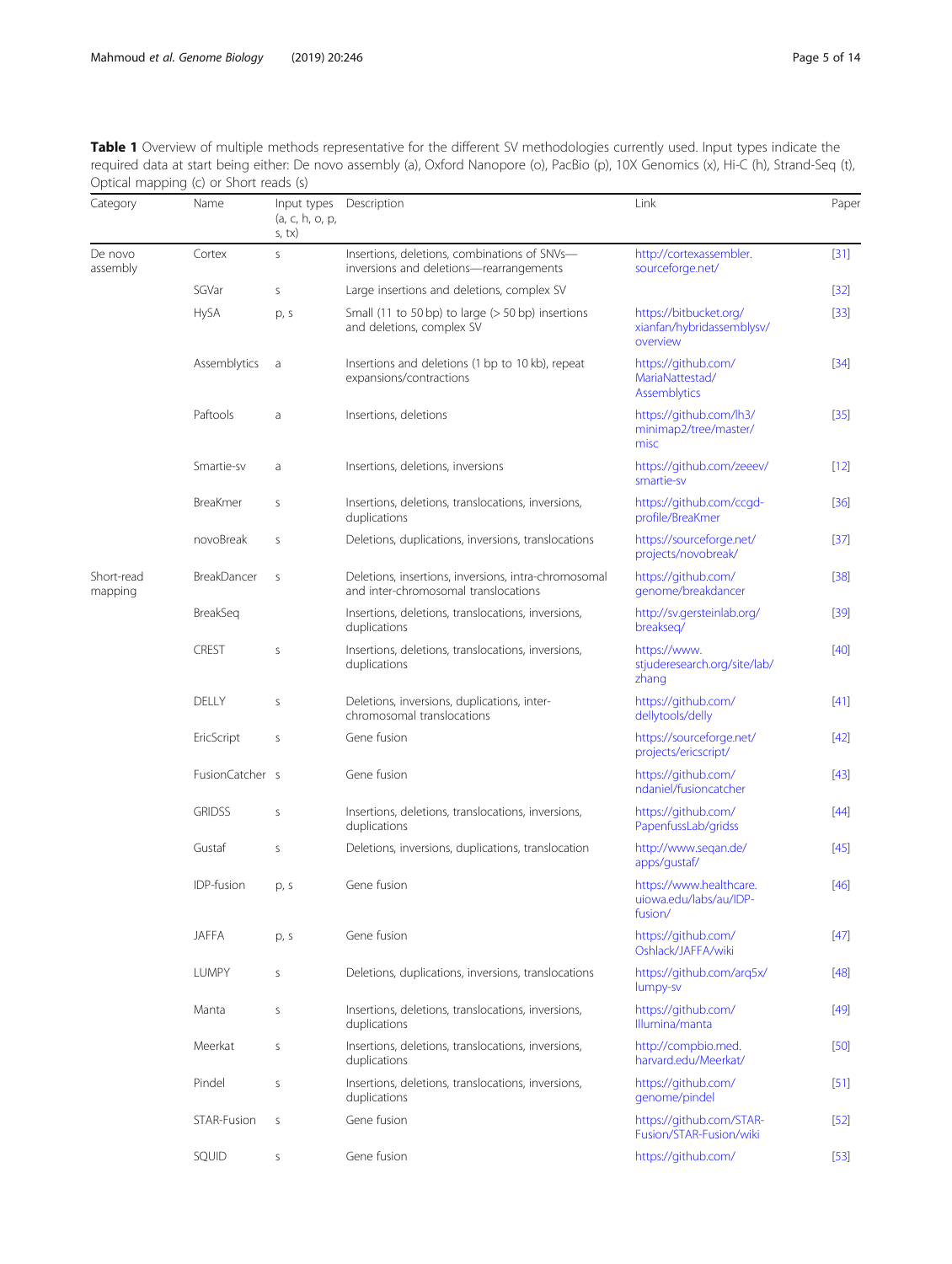Table 1 Overview of multiple methods representative for the different SV methodologies currently used. Input types indicate the required data at start being either: De novo assembly (a), Oxford Nanopore (o), PacBio (p), 10X Genomics (x), Hi-C (h), Strand-Seq (t), Optical mapping (c) or Short reads (s) (Continued)

| Category                  | Name                    | Input types<br>(a, c, h, o, p, | Description                                                                                                                                                                       | Link                                                                      | Paper  |
|---------------------------|-------------------------|--------------------------------|-----------------------------------------------------------------------------------------------------------------------------------------------------------------------------------|---------------------------------------------------------------------------|--------|
|                           |                         | s, tx)                         |                                                                                                                                                                                   | Kingsford-Group/squid                                                     |        |
|                           | <b>TARDIS</b>           | S                              | Discovery of tandem and interspersed segmental<br>duplications                                                                                                                    | https://github.com/<br>BilkentCompGen/tardis                              | $[54]$ |
|                           | <b>TIGRA</b>            | S                              | Insertions, deletions                                                                                                                                                             | https://bitbucket.org/<br>xianfan/tigra                                   | $[55]$ |
|                           | Tophat-<br>Fusion       | S                              | Gene fusion                                                                                                                                                                       | http://ccb.jhu.edu/<br>software/tophat/fusion_<br>index.shtml             | $[56]$ |
|                           | Ulysses                 | S                              | Insertions, deletions, translocations, inversions,<br>duplications                                                                                                                | https://github.com/gillet/<br>ulysses                                     | $[57]$ |
|                           | <b>SvABA</b>            | S                              | Insertion, deletions, somatic rearrangments                                                                                                                                       | https://github.com/walaj/<br>svaba                                        | $[58]$ |
| Long-read<br>mapping      | NanoSV                  | $\circ$                        | Local SV (LSV): duplications, deletions, inversions;<br>insertions (transposons, intra-chromosomal<br>(> 1 Mb away) and inter-chromosomal insertions)                             | https://github.com/<br>mroosmalen/nanosv                                  | $[59]$ |
|                           | PBHoney                 | р                              | Insertions, deletions, duplications, inversions,<br>translocations                                                                                                                | https://sourceforge.net/<br>projects/pb-jelly/                            | [60]   |
|                           | PBSV                    | p                              | Insertions (20 bp to 5 kb), deletions (20 bp to 100 kb),<br>inversions (200 bp to 5 kb), intra-chromosomal<br>(> 100 kb away) and inter-chromosomal translocations,<br>complex SV | https://github.com/<br>PacificBiosciences/pbsv                            |        |
|                           | SMRT-SV                 | p                              | Insertions, deletions, duplications, inversions,<br>translocations                                                                                                                | https://github.com/EichlerLab/<br>pacbio_variant_caller                   | [61]   |
|                           | Sniffles                | O, P                           | Insertions, deletions, translocations, inversions,<br>duplications, complex SV (nested SV)                                                                                        | https://github.com/<br>fritzsedlazeck/Sniffles                            | [62]   |
| Multimethods SV<br>caller | FusorSV                 | S                              | Combining LUMPY, DELLY, and GenomeSTRiP                                                                                                                                           | https://github.com/<br>TheJacksonLaboratory/SVE                           | [63]   |
|                           | MetaSV                  | S                              | Combining BreakSeq, Breakdancer, Pindel,<br>CNVnator                                                                                                                              | http://bioinform.github.io/<br>metasv/                                    | [64]   |
|                           | Parliament <sub>2</sub> | S                              | Combining LUMPY, DELLY, Manta, BreakSeq,<br>CNVnator                                                                                                                              | https://github.com/<br>dnanexus/parliament2                               | [65]   |
|                           | <b>SURVIVOR</b>         | a, o, p, s                     | Can combine/compare any SVs VCF                                                                                                                                                   | https://github.com/<br>fritzsedlazeck/SURVIVOR                            | $[10]$ |
| Hi-C technology           | Hic<br>breakfinder      | h                              | Detects SVs based on optical mapping, Hi-C,<br>short reads                                                                                                                        | https://github.com/<br>dixonlab/hic_breakfinder                           | [66]   |
|                           | HiCnv                   | h                              | Pipeline to identify CNVs from Hi-C data                                                                                                                                          | https://github.com/ay-lab/<br>HiCnv                                       | [67]   |
|                           | <b>HiCtrans</b>         | h                              | Identify potential translocations using change-<br>point statistics                                                                                                               | https://github.com/ay-lab/<br><b>HiCtrans</b>                             | [67]   |
| Optical mapping           |                         | $\mathsf C$                    | Commercial tools; visualization and analysis of<br>Bionano data                                                                                                                   | https://bionanogenomics.<br>com/support-page/<br>bionano-access-software/ |        |
| Strand-Seq<br>technology  | Strandseg-<br>InvertR   | t                              | R package to locate putative inversions                                                                                                                                           | https://sourceforge.net/<br>projects/strandseq-invertr/                   | [68]   |
| 10x Genomics              | Gemtools                | $\boldsymbol{\times}$          | Downstream and in-depth analysis of SVs from<br>linked-read data                                                                                                                  | https://github.com/<br>sgreer77/gemtools                                  | [69]   |
|                           | GROC-SVs                | $\boldsymbol{\times}$          | Identify large-scale SVs based on barcode<br>information                                                                                                                          | https://github.com/<br>grocsvs/grocsvs                                    | $[70]$ |
|                           | LongRanger              | X                              | Align reads, call and phase SNPs, indels,<br>identify SVs                                                                                                                         | https://support.1<br>0xgenomics.com/genome-<br>exome/software/            | $[16]$ |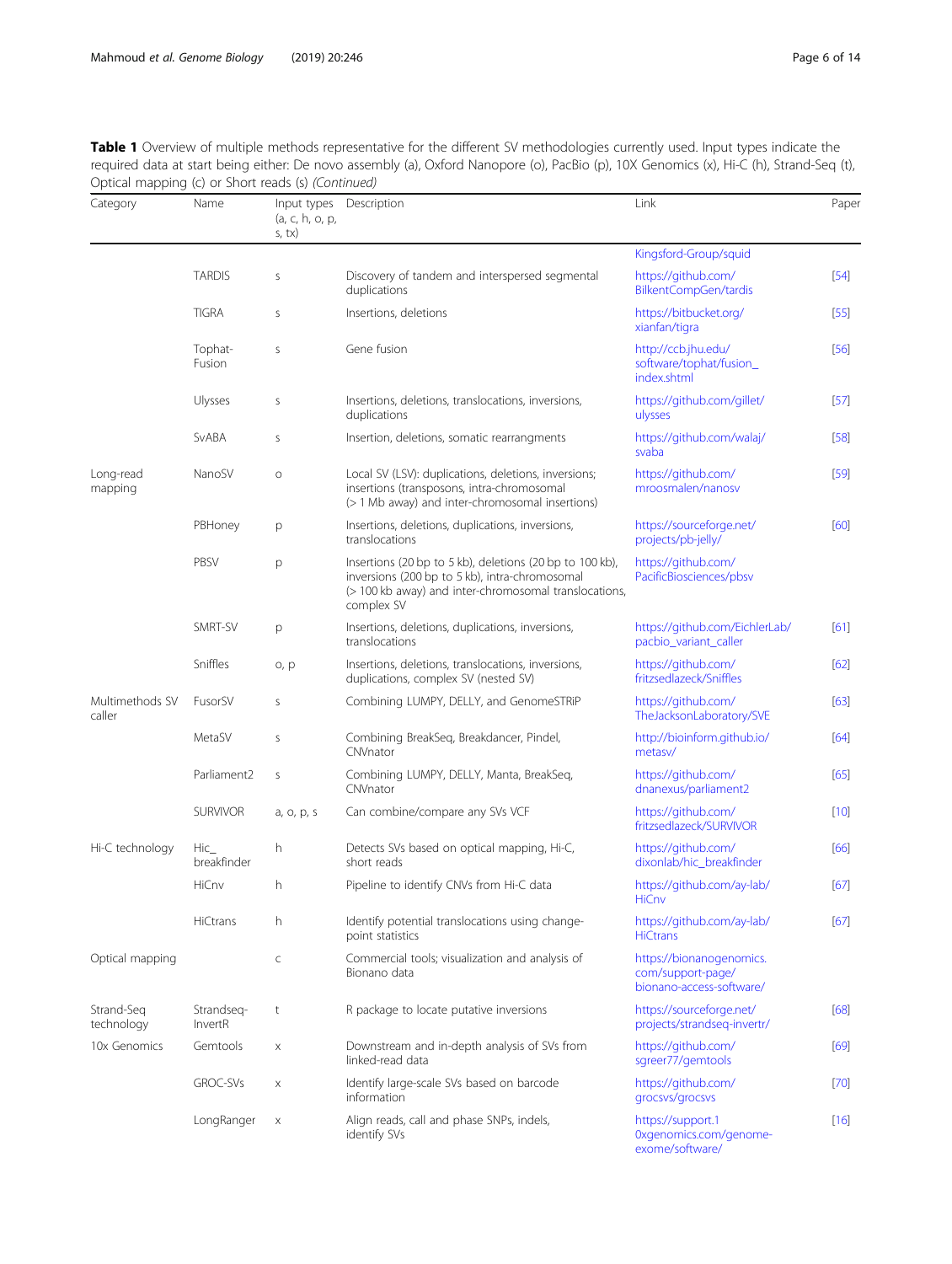<span id="page-6-0"></span>

| Table 1 Overview of multiple methods representative for the different SV methodologies currently used. Input types indicate the         |  |
|-----------------------------------------------------------------------------------------------------------------------------------------|--|
| required data at start being either: De novo assembly (a), Oxford Nanopore (o), PacBio (p), 10X Genomics (x), Hi-C (h), Strand-Seg (t), |  |
| Optical mapping (c) or Short reads (s) (Continued)                                                                                      |  |

| Category | Name         | (a, c, h, o, p,<br>s, tx) | Input types Description                               | Link                                              | Paper |
|----------|--------------|---------------------------|-------------------------------------------------------|---------------------------------------------------|-------|
|          |              |                           |                                                       | downloads/latest                                  |       |
|          | <b>NAIBR</b> | X                         | Identifies novel adjacencies created by<br>SVs events | https://github.com/raphael-group/<br><b>NAIBR</b> | [71]  |
|          |              |                           |                                                       |                                                   |       |

patterns of abnormally mapped paired reads and how they relate to SVs types. For example, a deletion in a sequenced sample leads to a larger insert size (the distance of the pairs). In addition, the coverage in the allele is half (heterozygous) or zero (homozygous) compared to the surrounding regions. For duplications, the coverage is increased, and for rearrangements, the pairs are abnormally spaced or oriented while the coverage is not affected. This signal is often filtered by coverage, mappability, or other measurements, such as an increase in substitutions.

The methods for detecting SVs from short reads vary in the type of information they exploit. Early methods relied exclusively on the distance and orientation of paired-end reads (Fig. [1](#page-2-0)). For example, BreakDancer [[38](#page-12-0)] classifies each read into normal or SV depending on the mapping distance and orientation between the read and its mate. Regions with an excess of reads fitting into an SV category are then identified and assigned a confidence score. This can lead to missed variations, e.g., smaller deletions, for which the length is within the variability of the paired-end distribution. To increase the resolution, split reads can also be used. DELLY [[41](#page-12-0)] integrates the analysis of split reads into its search of abnormal distances and orientations among pairs of reads. Although this increases the accuracy of breakpoint prediction and enables the detection of smaller deletions (20+ bp), the larger events remain hard to distinguish from mapping artifacts. To overcome this, some methods have integrated coverage information as a third kind of input signal. For example, LUMPY [\[48](#page-12-0)] does a joint analysis of the read depth, paired-end read discordance, and split-reads. Another tool that leverages all three types of information is Manta [[49\]](#page-12-0), which includes a highly parallel strategy that can be used on an individual sample or on a small set of samples including

Table 2 Glossary. Here, positive (P) or negative (N) describes the SV detection (or SV calling), and true (T) or false (F) describes if the calling was correct. Thus, SVs are true positive (TP) if they are called or false negatives (FN) if they are not called but present in the sample. Conversely, SVs that are not in the sample are true negatives (TN) if they are not called or false positives (FP) if they are called

| Word                                              | Definition                                                                                                                                                                                                                                                                 |
|---------------------------------------------------|----------------------------------------------------------------------------------------------------------------------------------------------------------------------------------------------------------------------------------------------------------------------------|
| Accuracy                                          | Proportion of correctly identified events (T) to the overall events: $(TP + TN)/(TP + TN + FP + FN)$ .                                                                                                                                                                     |
| Breakpoints                                       | Positions on the genome denoting the start and end of SVs relative to the reference genome.                                                                                                                                                                                |
| Contigs                                           | Contiguous sequence stretches assembled from reads.                                                                                                                                                                                                                        |
| De Bruijn graph                                   | Directed graph consisting of nodes with exactly $n$ incoming and $n$ outgoing edges. In genome assemblies, a de<br>Bruijn graph is built where the nodes are $k$ -mers (sequences of length $k$ ) and the edges correspond to the overlap<br>on $k-1$ bases between nodes. |
| String graph-based assembly                       | Similar method to De Bruijn graph-based assembly, but in this case, the overlaps between all read pairs (instead of<br>k-mers) are computed to construct a string graph based on the overlaps.                                                                             |
| Insert size                                       | The distance between the two paired-end reads.                                                                                                                                                                                                                             |
| Overhang                                          | Portion of a mapped read that cannot be aligned and thus could indicate a structural variation.                                                                                                                                                                            |
| Phasing                                           | The identification of two or more heterozygous variations are co-occurring on the same or different DNA molecule.                                                                                                                                                          |
| Precision (or positive predictive<br>value)       | Proportion of predictions ( $FP + TP$ ) that are correct ( $TP$ ).                                                                                                                                                                                                         |
| Recall (or sensitivity or true-<br>positive rate) | Proportion of the total positives ( $FN + TP$ ) that were correctly identified ( $TP$ ).                                                                                                                                                                                   |
| Scaffold                                          | Connected contiguous sequence stretches, with unresolved sequence stretches in between.                                                                                                                                                                                    |
| Split reads                                       | Reads containing parts that map in different loci on the reference genome. They are found by splitting the read in<br>sub-segments, align individually each sub-segment, and then grouping sub-fragments from one read.                                                    |
| Tandem sequence                                   | A specific type of repetitive region that was repeated directly adjacent to each other.                                                                                                                                                                                    |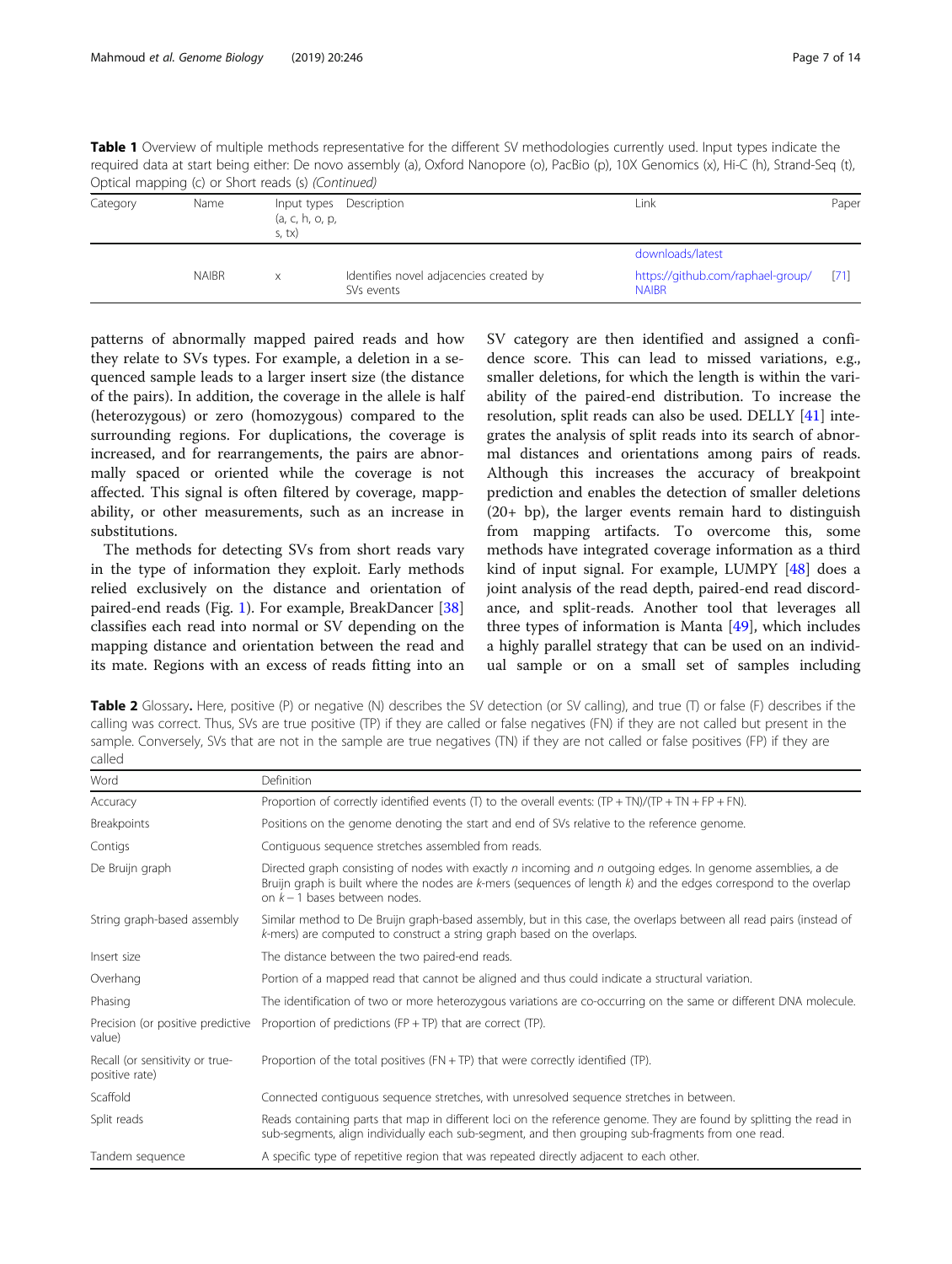tumor-normal pairs. This is achieved by parallelly building graphs across regions of the genome and testing for a specific variant hypothesis. The nodes of such graphs are regions that may contain one or more breakpoints, and the edges represent the evidence (i.e., reads) of breakpoints between the regions (see Table [2](#page-6-0) for definition). The evidence accumulated around every pair of genomic regions is then evaluated for specific SVs hypotheses. GRIDSS [[44\]](#page-12-0), on the other hand, retains only the reads that provide evidence for SVs and then assembles them via a positional *de Bruijn* graph. The alignment of the subset of reads enhances the accurate identification of SVs, thus achieving an increased recall. Regarding precision (the proportion of inferred SVs that are correct), GRIDSS's authors show similar performance to LUMPY, with an estimated precision rate of 90% (evaluated from 1000 previously validated deletions) [[44\]](#page-12-0). In the same study, BreakDancer, Pindel, DELLY, and Manta exhibited lower precision rates, ranging from 70 to 85%. However, GRIDSS has the disadvantage of reporting any type of SV event as a simple breakpoint (i.e., BND), and this makes the interpretation of the underlying SV type difficult. More recently, to detect more complex events such as a tandem duplication where the second copy is inverted, methods such as TARDIS have been proposed [\[54](#page-12-0)].

The aforementioned methods specialize in the detection of specific types of variants, but none of them is able to reliably identify all SV types and size regimes [\[5](#page-11-0), [10,](#page-11-0) [82,](#page-12-0) [83\]](#page-12-0). Meta-methods seek to fill in this gap by combining calls from different tools and selecting the variants identified by multiple methods. Ideally, metamethods can combine the strengths of multiple methods while overcoming their individual weaknesses. In practice, this works up to a certain point, but these methods can also serve to adjust the precision-recall trade-off more flexibly. MetaSV [\[64](#page-12-0)], Parliament2 [\[65](#page-12-0)], and SUR-VIVOR [\[10](#page-11-0)] have been reported to yield higher recall than a single caller, at the cost of moderately reduced precision. Using different parameters, SURVIVOR can also be used to increase precision, at the cost of a moderately reduced recall [\[10,](#page-11-0) [19\]](#page-11-0). Furthermore, SURVIVOR can also incorporate the information from short and long reads to further improve precision and recall.

Overall, short-read-based methods are well established and widely used. Nevertheless, the recall is often reported to be between [10](#page-11-0)  $[61]$  $[61]$  and 70%  $[1, 5, 10]$  $[1, 5, 10]$  $[1, 5, 10]$  $[1, 5, 10]$  and the false-positive rates are very high (up to 89%)  $[60, 60]$  $[60, 60]$ [73,](#page-12-0) [84](#page-13-0), [85](#page-13-0)] depending on the size and type of SVs. While rearrangements or certain larger (500+ bp) deletions are robustly identified, mid to larger size insertions remain a major challenge. These insertions are often disturbing the accurate alignment of reads and thus can lead to misinterpretations [[5\]](#page-11-0). These cases

might be resolved by using a localized assembly approach, for example using SvABA [\[58](#page-12-0)]. In addition, these methods are often blind to certain regions (e.g., low complexity, highly repetitive, highly mutated) of the genome. To sum up, while we can control the precision of these short-read-based methods, the recall can only reach a certain point and certain complex types of SVs will remain hidden  $[1, 5, 19, 82]$  $[1, 5, 19, 82]$  $[1, 5, 19, 82]$  $[1, 5, 19, 82]$  $[1, 5, 19, 82]$  $[1, 5, 19, 82]$  $[1, 5, 19, 82]$  $[1, 5, 19, 82]$ . Thus, we may be reaching the limits of DNA mapping approaches based on short reads. Indeed, the emergence of meta-methods may well be indicative of diminishing returns in a maturing field.

# RNA-Seq mapping

In contrast to the genome approaches, RNA-Seq-based approaches focus only on expressed regions. Here, the challenges are different, and thus, specialized methods have been proposed. In general, RNA-Seq methods aim to identify gene fusions, which are connections between parts or full lengths of two or more genes. Using RNA-Seq, we can detect if the variant observed is expressed and measure the amount of expression in comparison with other genes.

Multiple methods have been developed to detect gene fusions. These methods work based on mapping of short RNA-Seq paired-end reads to the reference genome and or transcriptome. Subsequently, the abnormal spaced paired and split reads (see Table [2](#page-6-0) for definition) between different genes are identified, summarized, and filtered. Recent benchmarks highlighted the impact of the read quality and length to detect gene fusions but disagreed about their recommendation [[46,](#page-12-0) [86](#page-13-0)–[88](#page-13-0)].

For gene fusion detection, the methods mainly differ in how strictly they use existing gene annotations. Reliance on gene and exon annotations can increase precision by disregarding or correcting mapping errors. For instance, methods such as FusionCatcher [\[43](#page-12-0)] and Eric-Script [[42\]](#page-12-0) inherently focus on the annotated parts of the genome. FusionCatcher is designed to identify somatic fusion genes, by aligning reads to a transcriptome using Bowtie [[89\]](#page-13-0) guided by Ensembl annotation. It removes the reads that align to rRNA and tRNA or trim them if they have a low base quality to improve the prediction of gene fusions. EricScript follows a novel approach mapping first the paired-end reads and performing a localized assembly across fusion candidates to obtain better exon junction candidates. The reads are then mapped back to the fusion catalog, and annotation candidates are subsequently scored and filtered.

On the other hand, methods that do not strictly rely on the annotation of a genome can have a higher sensitivity. Indeed, annotations are typically incomplete, even for well-characterized organisms such as humans [\[90](#page-13-0)], let alone for non-model organisms. A loose reliance on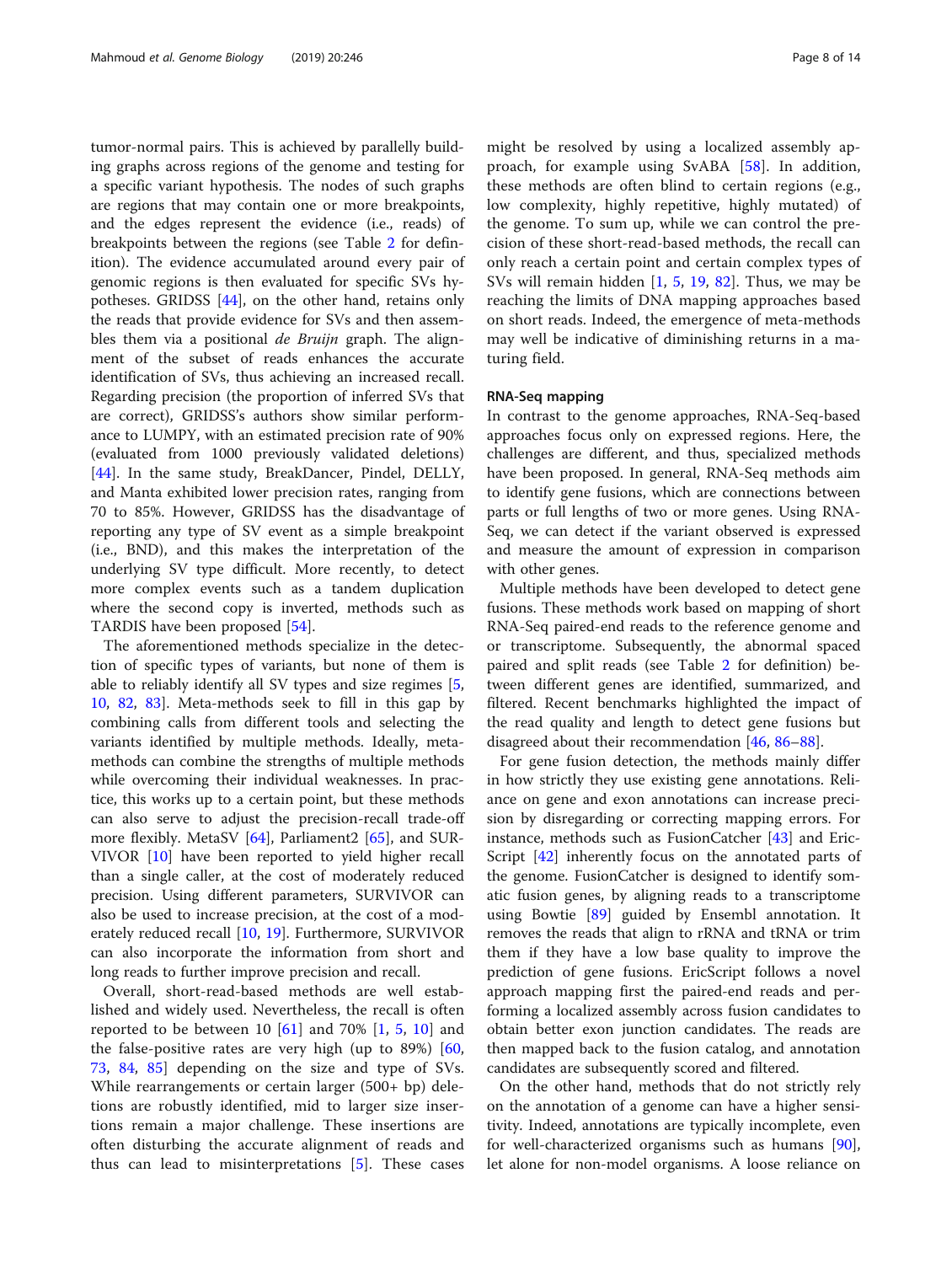annotations is further relevant when dealing with cancer samples [[19\]](#page-11-0), which can contain complex non-canonical gene fusion patterns. One of the earliest fusion detection methods was TopHat-Fusion [\[56](#page-12-0)], which used a specialized version of TopHat [\[91\]](#page-13-0). Of note, TopHat is outdated, and its authors recommend to use HISAT2 [[92](#page-13-0)] instead. STAR-Fusion [[52](#page-12-0)] is leveraging the speed and accuracy of the STAR RNA-Seq aligner [\[93](#page-13-0)] by selecting parameters optimized for gene fusion detection (e.g., allowing chimeric alignments, setting a low minimum overhang for a chimeric junction) (see Table [2](#page-6-0) for definition). STAR-Fusion uses single or paired-end reads mapped to a reference and annotation index. SQUID [[53\]](#page-12-0) constructs a graph based on the regions with discordant reads. The graph represents candidates of gene fusions and the reference where the individual neighboring regions (nodes) are connected. The connections are subsequently weighted by the number of supportive reads. Linear programming is then used to traverse the graph and report gene fusions.

The last group of RNA-Seq fusion detection methods has been conceived to also take advantage of long reads—in particular, those obtained from the PacBio Isoform Sequence protocol. IDP-fusion [\[46\]](#page-12-0) and Jaffa [[47](#page-12-0)] are gene fusion identification tools that consolidate long-read with short-read RNA sequencing data. IDPfusion requires both long and short reads while it is optional for Jaffa. The long reads are used primarily to identify fusion candidates. Subsequently, short reads are used to improve the breakpoint accuracy and precision.

Overall, RNA-Seq-based SV detection has the advantage of determining if an allele is expressed or not. Although this is no guarantee that this variant has an impact on the phenotype (the protein might not be translated or stable), RNA-Seq helps with prioritizing fusions that affect gene structure. However, there are multiple disadvantages. First, the underlying SV type can be uncertain for the gene fusion. This might complicate the interpretation, as well as the validation. Second, the coverage levels vary with the expression of the gene. Thus, lower expressed genes and their variations are likely to be missed. Third, SVs that impact promoter regions, introns, or non-transcribed regions are not detectable. This is especially the case for some of the methods penalizing read mapping outside of annotated regions. And fourth, previous benchmarks have shown that gene fusion studies often suffer from high false-positive rates, for example, due to chimeric regions [[94](#page-13-0)].

#### Long-read mapping-based approach

Long reads are advantageous for SV calling because they can span repetitive or other problematic regions. Thus, these longer reads (5+ kbp) have the potential to improve the mapping and also to capture larger SVs better compared to short reads alone [\[5](#page-11-0), [60,](#page-12-0) [76,](#page-12-0) [82,](#page-12-0) [83\]](#page-12-0). Both PacBio and Oxford Nanopore methods can generate reads of thousands of base pairs but present two major disadvantages. First, the costs for sequencing are higher to obtain the same coverage compared to short-read sequencing. Second, the high sequencing error rate  $({\sim 8}$ -20%) [[95\]](#page-13-0) has to be considered for both alignment and SV calling steps. Thus, specialized methods to align long reads such as BLASR [\[76\]](#page-12-0), Minimap2 [\[35](#page-12-0)], and NGMLR [[5\]](#page-11-0) were recently developed. The identification of SVs is still at an early stage with only a few methods available.

With long reads, the SV detection methods are often tailored to the underlying technology—mainly PacBio or Oxford Nanopore. One exception is Sniffles [\[5](#page-11-0)], which employs a parameter estimation in the beginning and thus adjusts itself to the underlying error model. Sniffles operates on a per read base, also capable of reporting very low-frequency SVs in the sample. This is particularly useful in cancer or in mosaic variation. Furthermore, Sniffles allows the detection of more complex or adjacent SVs such as inversions flanked by deletions or inverted tandem duplications. It implements a statistical framework to reduce the number of false-positive calls.

For PacBio, three main specialized methods have been proposed. PBHoney [\[60](#page-12-0)] uses coverage and split read information relying on BLASR alignments. PacBio structural variant calling and analysis tools (PBSV) is a method developed by PacBio to detect SVs within the range of 20+ bp [\(https://github.com/PacificBiosciences/](https://github.com/PacificBiosciences/pbsv)) [pbsv](https://github.com/PacificBiosciences/pbsv))). Reads supporting a putative SV are used to generate a consensus, which is then re-aligned to the reference genome. SMRT-SV [\[61](#page-12-0)] includes de novo assembly and a specialized genotyping module. Reads are first aligned to the reference and, subsequently, a local assembly is performed for each multiple kbp window across the entire genome. The resulting assemblies are then aligned back to the reference, and structural variants (insertion, deletions, and inversions) are identified.

For Oxford Nanopore, NanoSV was one of the first methods developed [[59](#page-12-0)]. NanoSV preferentially uses as input an alignment from LAST [\[96\]](#page-13-0), which uses adaptive seed rather than fixed-length seed for speed optimization [\[96](#page-13-0)]. Of note, NanoSV reports only breakpoints (BND) which again makes the interpretation of the SVs type difficult.

Overall, long-read mapping-based methods for SV calling often show a better performance than short-read ones (Fig. [2](#page-3-0)). Indeed, longer continuous reads can be aligned more accurately, even after accounting for the higher sequencing error rate. Furthermore, the enhanced length enables a full capture of most of the alleles for SVs—in contrast to short reads where multiple pieces of information have to be put together to infer single SVs. However, there are still some performance deficiencies for larger (5+ kbp) insertions compared to de novo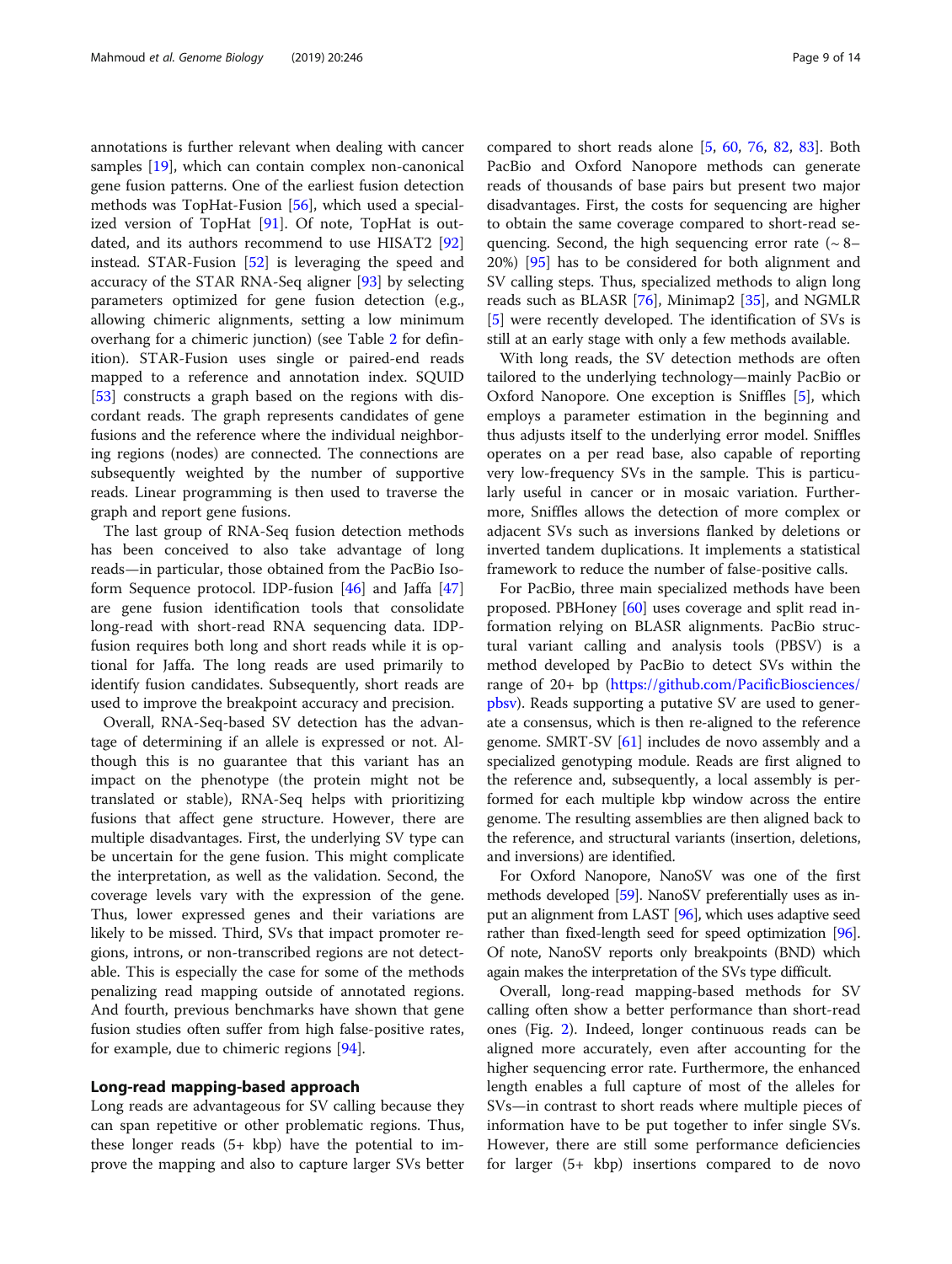assemblies. This is because, as with short reads, the allele is getting longer than the read itself. Current efforts perform a localized assembly to improve, but do not fully solve, this issue when looking at very large insertions or inversions that are flanked with large low-complexity repeats (e.g., 5 kbp). Nevertheless, multiple papers have reported a significant improvement in precision and recall for SV calling using long reads compared to short-read mapping approaches [\[2](#page-11-0), [5](#page-11-0), [19](#page-11-0), [82](#page-12-0), [97](#page-13-0)–[99\]](#page-13-0).

# Alternative approaches for the identification of structural variants

While this review focuses on SV calling methods utilizing short and long reads, there are other technologies that have recently improved our ability to call SVs. In this section, we provide a brief overview of these technologies and the associated software packages and refer the interested reader to other reviews for more details [[95](#page-13-0), [100](#page-13-0)–[102](#page-13-0)].

Linked reads produced by 10x Genomics enable to pair reads over distances of up to 150 kb, and multiple methods have been developed to detect SVs from the linked reads. The challenge here is to identify an SV based on sparse coverage of the molecule with pairedend Illumina reads. These methods typically have a specific target SV size resolution because the barcode identifying the paired-end reads per molecule is not unique and the distance between the individual pairedend reads is undefined. Prominent methods for this technology include LongRanger  $[16]$  $[16]$  (50+ bp for deletions, 30+ kbp for rearrangements), GROC-SVs [[70](#page-12-0)] (min 10 kbp) utilizing a localized assembly, and NAIBR  $(1+ kbp)$  [\[71](#page-12-0)], which uses a probabilistic model that combines multiple signals in barcoded reads.

Another technology relying on short-read sequencing is Hi-C, which is used to identify regions that are in close proximity in 3D space, which provides longer-range information than standard short read. An alteration of these pairs is likely caused by an SV allele at the location. Several methods have been devised to directly detect SVs based on Hi-C data. While some methods, such as Hic\_breakfinder  $(1+ Mbp)$ , can potentially identify all types of SVs  $[66]$  $[66]$ , others, such as HiCnv  $(> 1$  Mbp) and HiCtrans  $[67]$ , only aim to detect CNVs and translocations, respectively.

Strand-Seq is a new sequencing method that preserves strand directionalities. Thus, when the reads are aligned to the reference genome, the individual homologs for each chromosome can be distinguished [\[101](#page-13-0)]. This helps in identifying inversions, for example, using Strandseq-InvertR [\[68](#page-12-0)]  $(\text{min} \sim 1 \text{ kbp})$ , and can also be applied at a single-cell level.

Optical mapping, e.g., provided by BioNano, uses a different approach based on restriction enzyme maps which labels 7-bp markers. Optical mapping is a highly costefficient method to detect SVs but is often limited in terms of breakpoint accuracy and in terms of distinguishing SVs that are close to one another. Furthermore, BioNano cannot provide the sequence of an allele (e.g., insertions). SV calling from BioNano data can be performed using the vendor's software, called BioNano Access [\(https://bionanoge](https://bionanogenomics.com/support-page/bionano-access/)[nomics.com/support-page/bionano-access/\)](https://bionanogenomics.com/support-page/bionano-access/).

#### **Discussion**

SVs are increasingly being recognized as an important class of variants, which need to be considered in evolutionary, population, and clinical genomics. In this review, we delved into different available algorithms to call SVs, highlighting their advantages and disadvantages. It transpires that SV calling methods based on short-read mapping offer a cost-efficient way to search for most known SV alleles (genotyping) [\[103\]](#page-13-0), but they struggle to detect novel SVs, especially insertions [\[5](#page-11-0), [82](#page-12-0), [83](#page-12-0)]. On the other hand, SV calling approaches from de novo assembly require a contiguous, haplotype-resolved and complete representation of the sample, something which can only be achieved through costly high-coverage sequencing. This makes them currently impractical when dealing with multiple samples (e.g.,  $> 20$ )—which, for instance, is needed for population-scale studies. However, they are necessary to reliably detect and resolve complex SVs alleles. As for the long-read-based SV mapping approaches, they are at the "bleeding edge". Long-read sequencing is currently more expensive and less widespread than short-read sequencing. However, this is currently changing with continuous reductions from both Oxford Nanopore and PacBio cost per base. It is already apparent that SV calling from long-read mapping can be more effective than from short-read mapping approaches. In addition, mapping approaches are often less expensive than de novo assemblies. For applications requiring the elucidation of very long or very complex SVs, it is still possible to perform a localized long-read de novo assembly. Phasing SVs can further improve the overall quality by identifying which SVs violate the diploid genome assumption. Clearly, this needs to be adopted, given copy number alterations or genomes with higher ploidy. Due to the complexity, only few studies were able to do this so far with a success of 78.7%, even though parental genomic data was used [\[59](#page-12-0)].

Regardless of the sequencing technology and SV calling algorithm, a challenge that remains is the comparison and interpretation of SVs. For example, a tandem duplication will result in having the second paired read or part of the read mapped before the first (Fig. [1\)](#page-2-0). Interspersed duplications induce very different mapped read patterns, which can easily be confounded with an inversion or deletion (if the duplication is on the same chromosome) or with a translocation (duplication on a different chromosome). This is caused by molecules that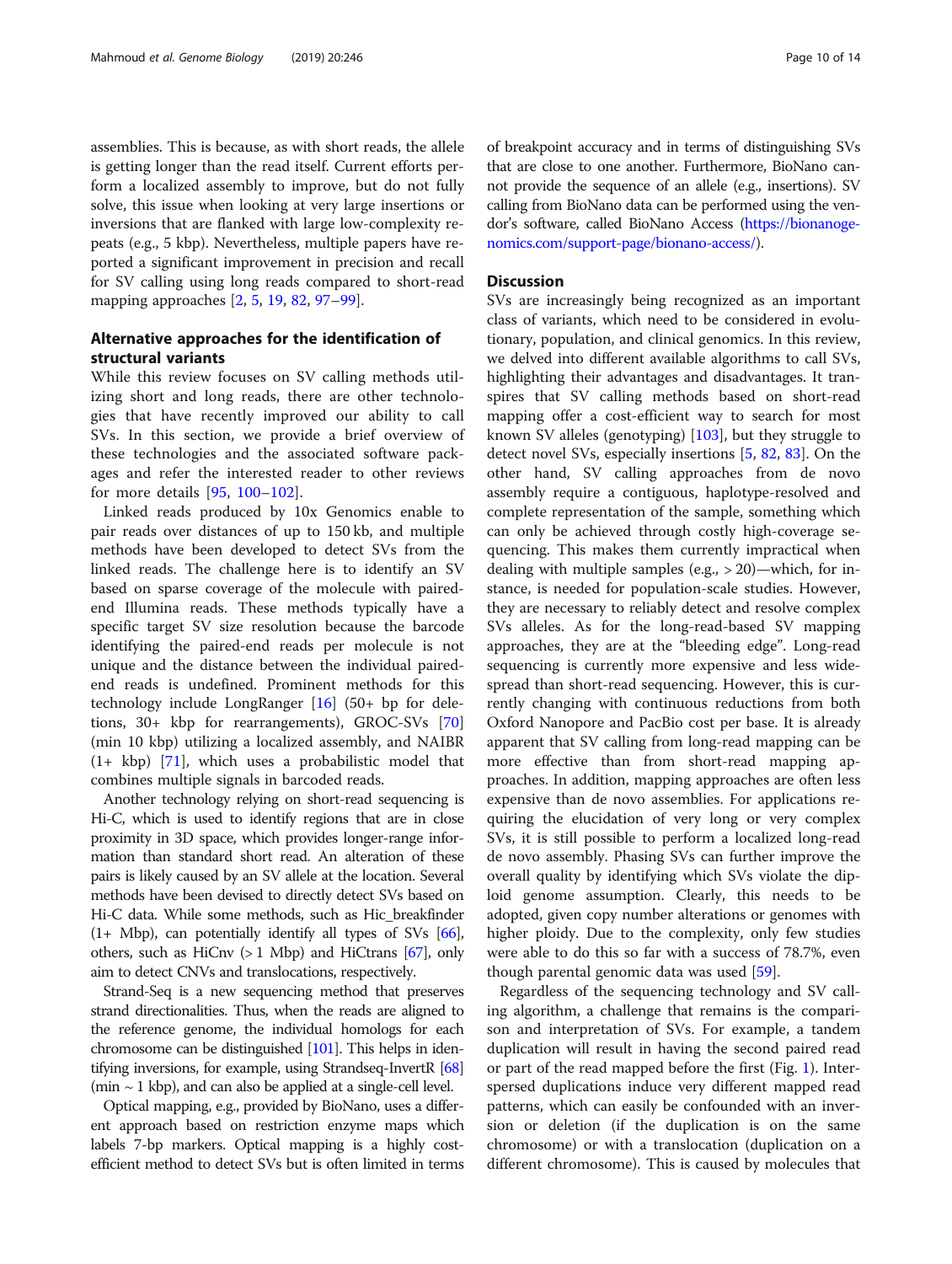<span id="page-10-0"></span>have recombined between different regions, an event which can occur in cancer. In such cases, the reads of these regions will map back to their original locations along the genomes, forming larger gaps in their alignments. These gaps are then misinterpreted sometimes as different SV types flanking the duplicated regions, depending on their distance to each other (Fig. [1](#page-2-0)). As for insertions, while a novel sequence will indeed be identified as an insertion, a sequence that is similar to a region in the genome (e.g., 80% identity or more) can be called depending on the location of the region as a translocation, inversion, or deletion event. Lastly, when comparing de novo assembly-based calls and mapping-based calls, duplications and insertions can be hard to distinguish: while a genomic alignment may indicate a novel sequence between two genomes, mapping-based approaches might highlight the same event as a tandem duplication if the inserted sequence shares similarity to the neighboring region. As these examples illustrate, comparing different SV call sets and reconciling them can add a whole new layer of difficulty to the problem.

For methods to progress, benchmarking is critical. Currently, the performance of each method remains hard to assess, because precision and recall are typically estimated on different datasets, each presenting different challenges, often using inconsistent operational definitions (e.g., a minimum length of 20 vs. 50 bp to be considered a SV). Furthermore, most benchmarks to date are limited to simulated datasets: this is advantageous in that the truth is known with certainty, but it is often unclear how such results generalize to real datasets. To establish gold standards and facilitate the comparison of different methods, several efforts are underway, such as Genome in a Bottle (led by the US National Institute of Standards and Technology) and SEQC2 (lead by the US Food and Drug Administration). Both seek to obtain a better gold standard and understanding of the underlying bias. This is achieved by sequencing trios very deeply with multiple technologies (Genome in a Bottle) or sequencing a sample multiple times by different laboratories and different sequencing machines (SEQC2). The results of these studies will further highlight the advantages of certain approaches over others.

Ultimately, for SVs to be routinely considered in evolutionary and medical studies, standard methods and reference databases will be required. An improved differentiation between germline and somatic SVs would be desirable, similar to that of SNVs, to improve the categorization of SVs. Currently, only few methods exist that offer an initial assessment (e.g., Manta [\[49](#page-12-0)]). Databases of allele frequencies such as gnomAD [[104](#page-13-0)] are available for SNVs, but we completely lack them for SVs. The annotation of SVs is often more difficult because their length needs to be taken into account, and the underlying sequence itself needs to have a reliable allele frequency assessment. Furthermore, although SVs can be reported using the standard Variant Call Format (VCF), there are inconsistencies in the way different methods report SVs. Some methods fail to report sufficient information to determine the exact type of SV or report valuable extra information in an ad hoc format. Standardization would greatly facilitate SV calling across multiple samples. One possible solution would be to extend the format in a similar way as with the Genomic VCF format (gVCF) for SNVs. In that format, for SNVs and smaller insertion and deletions, the reference information is also included to enable subsequent genotyping of variants that might not have been called in the initial assessment. Such an approach greatly speeds up the assessment and often increases the accuracy.

Likewise, before SV calling becomes routine in clinical settings, several challenges will need to be overcome. Besides the challenges in detection and correct genotyping, we are lacking an assessment and annotation of SVs. One of the best indicators if a variant is a candidate for pathogenicity is if this variant occurs at a low frequency (e.g. < 0.5%) in the population. While it is possible to assess the frequency of SNVs using reference datasets such as gnomAD/ExAC [\[104\]](#page-13-0), this is much more difficult for SVs [[103](#page-13-0)]. Indeed, while there is only a small number of possible SNVs at each site (typically one or two alleles, but only up to four given the nature of DNA), the number of possible SVs affecting each site is much larger, due to their size and type differences. This also complicates our ability to compare SVs with each other. Finally, because of the need for certification and quality assurance in a clinical setting, the aforementioned lack of format standardization and metadata information is even more acute in clinical applications than in research.

In conclusion, the current state of SV calling is akin to that of SNV calling about 10 years ago: its value is unquestionable, but the technology and methods are still evolving very rapidly, and the lack of standard protocols, benchmarks, and reference databases means that SV calls require careful interpretation. Considering the intense competition among long-read sequencing providers and the need for SV characterization for clinical applications in particular for cancer diagnostic and treatment—it will not be long before SV analysis becomes routine.

### Supplementary information

Supplementary information accompanies this paper at [https://doi.org/10.](https://doi.org/10.1186/s13059-019-1828-7) [1186/s13059-019-1828-7.](https://doi.org/10.1186/s13059-019-1828-7)

Additional file 1: Table S1.

Additional file 2: Review history.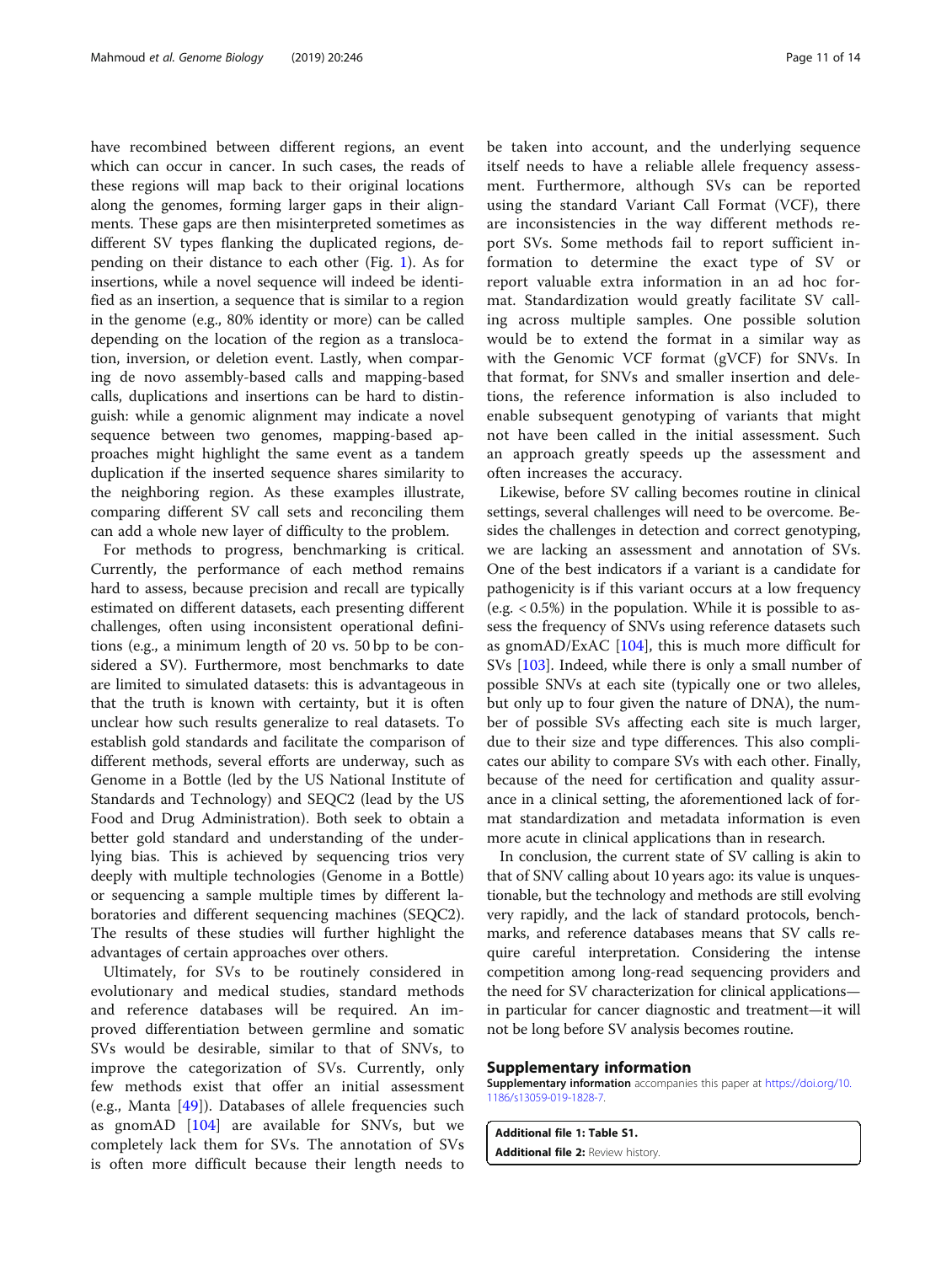#### <span id="page-11-0"></span>Acknowledgements

We thank Michael M. Khayat and Adam W. Hansen for the helpful discussions. We also thank Monique Zahn for the helpful editing. This review started as an assignment in the graduate course Reviews in Quantitative Biology at the University of Lausanne, Switzerland. DICD thanks Anna-Sapfo Malaspinas for the supervision and advice on this project.

#### Review history

The review history is available as Additional file [2.](#page-10-0)

#### Authors' contributions

All authors wrote, read, and approved the final manuscript.

#### Funding

MM and FJS were supported by the National Institutes of Health award (UM1 HG008898). NG was funded by a grant of the Swiss National Science Foundation (31003A\_173182) to Paul Franken (Center for Integrative Genomics, University of Lausanne). DICD was funded by a European Research Council starting grant (CAMERA). NM was funded by the Swiss National Science Foundation (31003A-143914). This work was supported by the Swiss National Science Foundation grant 150654 (to CD).

#### Competing interests

FJS obtained a Pacbio SMRT grant in 2018 and had multiple travels sponsored by Pacific Biosciences, Inc. and Oxford Nanopore Technologies Ltd. CD has been providing consulting services for Pacific Biosciences, Inc. All other authors declare that they have no competing interests.

#### Author details

<sup>1</sup>Human Genome Sequencing Center, Baylor College of Medicine, Houston, USA. <sup>2</sup> Center for Integrative Genomics, University of Lausanne, Lausanne, Switzerland. <sup>3</sup>Swiss Institute of Bioinformatics, Lausanne, Switzerland.<br><sup>4</sup>Department of Computational Biology, University of Lausanne, Laus <sup>4</sup>Department of Computational Biology, University of Lausanne, Lausanne, Switzerland. <sup>5</sup>University Center for Primary Care and Public Health, Lausanne, Switzerland. <sup>6</sup>Centre for Life's Origins and Evolution, Department of Genetics, Evolution & Environment, University College London, London, UK. <sup>7</sup>Department of Computer Science, University College London, London, UK.

#### Received: 11 April 2019 Accepted: 19 September 2019 Published online: 20 November 2019

#### References

- 1. Sudmant PH, Rausch T, Gardner EJ, Handsaker RE, Abyzov A, Huddleston J, Zhang Y, Ye K, Jun G, Fritz MH, et al. An integrated map of structural variation in 2,504 human genomes. Nature. 2015;526:75–81.
- Sedlazeck FJ, Lee H, Darby CA, Schatz MC. Piercing the dark matter: bioinformatics of long-range sequencing and mapping. Nat Rev Genet. 2018;19:329–46.
- 3. Alkan C, Coe BP, Eichler EE. Genome structural variation discovery and genotyping. Nat Rev Genet. 2011;12:363–76.
- 4. Carvalho CM, Lupski JR. Mechanisms underlying structural variant formation in genomic disorders. Nat Rev Genet. 2016;17:224–38.
- 5. Sedlazeck FJ, Rescheneder P, Smolka M, Fang H, Nattestad M, von Haeseler A, Schatz MC. Accurate detection of complex structural variations using single-molecule sequencing. Nat Methods. 2018;15:461–8.
- 6. Tian C, Li D, Liu P, Jiao L, Gao X, Qiao J. A de novo complex chromosome rearrangement associated with multisystematic abnormalities, a case report. Mol Cytogenet. 2017;10:32.
- 7. Meyerson M, Pellman D. Cancer genomes evolve by pulverizing single chromosomes. Cell. 2011;144:9–10.
- 8. Pang AW, MacDonald JR, Pinto D, Wei J, Rafiq MA, Conrad DF, Park H, Hurles ME, Lee C, Venter JC, et al. Towards a comprehensive structural variation map of an individual human genome. Genome Biol. 2010;11:R52.
- 9. Levy-Sakin M, Pastor S, Mostovoy Y, Li L, Leung AKY, McCaffrey J, Young E, Lam ET, Hastie AR, Wong KHY, et al. Genome maps across 26 human populations reveal population-specific patterns of structural variation. Nat Commun. 2019;10:1025.
- 10. Jeffares DC, Jolly C, Hoti M, Speed D, Shaw L, Rallis C, Balloux F, Dessimoz C, Bahler J, Sedlazeck FJ. Transient structural variations have strong effects on quantitative traits and reproductive isolation in fission yeast. Nat Commun. 2017;8:14061.
- 11. Perry GH, Dominy NJ, Claw KG, Lee AS, Fiegler H, Redon R, Werner J, Villanea FA, Mountain JL, Misra R, et al. Diet and the evolution of human amylase gene copy number variation. Nat Genet. 2007;39:1256–60.
- 12. Kronenberg ZN, Fiddes IT, Gordon D, Murali S, Cantsilieris S, Meyerson OS, Underwood JG, Nelson BJ, Chaisson MJP, Dougherty ML, et al. Highresolution comparative analysis of great ape genomes. Science. 2018; 360(6393):eaar6343.
- 13. Schule B, McFarland KN, Lee K, Tsai YC, Nguyen KD, Sun C, Liu M, Byrne C, Gopi R, Huang N, et al. Parkinson's disease associated with pure ATXN10 repeat expansion. NPJ Parkinsons Dis. 2017;3:27.
- 14. McColgan P, Tabrizi SJ. Huntington's disease: a clinical review. Eur J Neurol. 2018;25:24–34.
- 15. Bragg DC, Mangkalaphiban K, Vaine CA, Kulkarni NJ, Shin D, Yadav R, Dhakal J, Ton ML, Cheng A, Russo CT, et al. Disease onset in X-linked dystoniaparkinsonism correlates with expansion of a hexameric repeat within an SVA retrotransposon in TAF1. Proc Natl Acad Sci U S A. 2017;114:E11020–8.
- 16. Stransky N, Cerami E, Schalm S, Kim JL, Lengauer C. The landscape of kinase fusions in cancer. Nat Commun. 2014;5:4846.
- 17. Friedman LS, Ostermeyer EA, Szabo CI, Dowd P, Lynch ED, Rowell SE, King MC. Confirmation of BRCA1 by analysis of germline mutations linked to breast and ovarian cancer in ten families. Nat Genet. 1994;8:399–404.
- 18. Wooster R, Bignell G, Lancaster J, Swift S, Seal S, Mangion J, Collins N, Gregory S, Gumbs C, Micklem G. Identification of the breast cancer susceptibility gene BRCA2. Nature. 1995;378:789–92.
- 19. Nattestad M, Goodwin S, Ng K, Baslan T, Sedlazeck FJ, Rescheneder P, Garvin T, Fang H, Gurtowski J, Hutton E, et al. Complex rearrangements and oncogene amplifications revealed by long-read DNA and RNA sequencing of a breast cancer cell line. Genome Res. 2018;28:1126–35.
- 20. Yi K, Ju YS. Patterns and mechanisms of structural variations in human cancer. Exp Mol Med. 2018;50:98.
- 21. Sanchis-Juan A, Stephens J, French CE, Gleadall N, Megy K, Penkett C, Shamardina O, Stirrups K, Delon I, Dewhurst E, et al. Complex structural variants in Mendelian disorders: identification and breakpoint resolution using short- and long-read genome sequencing. Genome Med. 2018;10:95.
- 22. Beck CR, CMB C, Akdemir ZC, Sedlazeck FJ, Song X, Meng Q, Hu J, Doddapaneni H, Chong Z, Chen ES, et al. Megabase length hypermutation accompanies human structural variation at 17p11.2. Cell. 2019;176(6):1310–24.
- 23. Gabur I, Chawla HS, Snowdon RJ, Parkin IAP. Connecting genome structural variation with complex traits in crop plants. Theor Appl Genet. 2019;132:733–50.
- 24. Maron LG, Guimaraes CT, Kirst M, Albert PS, Birchler JA, Bradbury PJ, Buckler ES, Coluccio AE, Danilova TV, Kudrna D, et al. Aluminum tolerance in maize is associated with higher MATE1 gene copy number. Proc Natl Acad Sci U S A. 2013;110:5241–6.
- 25. Sutton T, Baumann U, Hayes J, Collins NC, Shi BJ, Schnurbusch T, Hay A, Mayo G, Pallotta M, Tester M, Langridge P. Boron-toxicity tolerance in barley arising from efflux transporter amplification. Science. 2007;318:1446–9.
- 26. Gaines TA, Zhang W, Wang D, Bukun B, Chisholm ST, Shaner DL, Nissen SJ, Patzoldt WL, Tranel PJ, Culpepper AS, et al. Gene amplification confers glyphosate resistance in Amaranthus palmeri. Proc Natl Acad Sci U S A. 2010;107:1029–34.
- 27. Butelli E, Licciardello C, Zhang Y, Liu J, Mackay S, Bailey P, Reforgiato-Recupero G, Martin C. Retrotransposons control fruit-specific, colddependent accumulation of anthocyanins in blood oranges. Plant Cell. 2012;24:1242–55.
- 28. Soyk S, Lemmon ZH, Sedlazeck FJ, Jimenez-Gomez JM, Alonge M, Hutton SF, Van Eck J, Schatz MC, Lippman ZB. Duplication of a domestication locus neutralized a cryptic variant that caused a breeding barrier in tomato. Nat Plants. 2019;5:471–9.
- 29. Payne A, Holmes N, Rakyan V, Loose M. Whale watching with BulkVis: a graphical viewer for Oxford Nanopore bulk fast5 files. bioRxiv. 2018;35:312256.
- 30. Zook JM, Catoe D, McDaniel J, Vang L, Spies N, Sidow A, Weng Z, Liu Y, Mason CE, Alexander N, et al. Extensive sequencing of seven human genomes to characterize benchmark reference materials. Sci Data. 2016;3:160025.
- 31. Iqbal Z, Caccamo M, Turner I, Flicek P, McVean G. De novo assembly and genotyping of variants using colored de Bruijn graphs. Nat Genet. 2012;44:226–32.
- 32. Tian S, Yan H, Klee EW, Kalmbach M, Slager SL. Comparative analysis of de novo assemblers for variation discovery in personal genomes. Brief Bioinform. 2018;19:893–904.
- 33. Fan X, Chaisson M, Nakhleh L, Chen K. HySA: a hybrid structural variant assembly approach using next-generation and single-molecule sequencing technologies. Genome Res. 2017;27:793–800.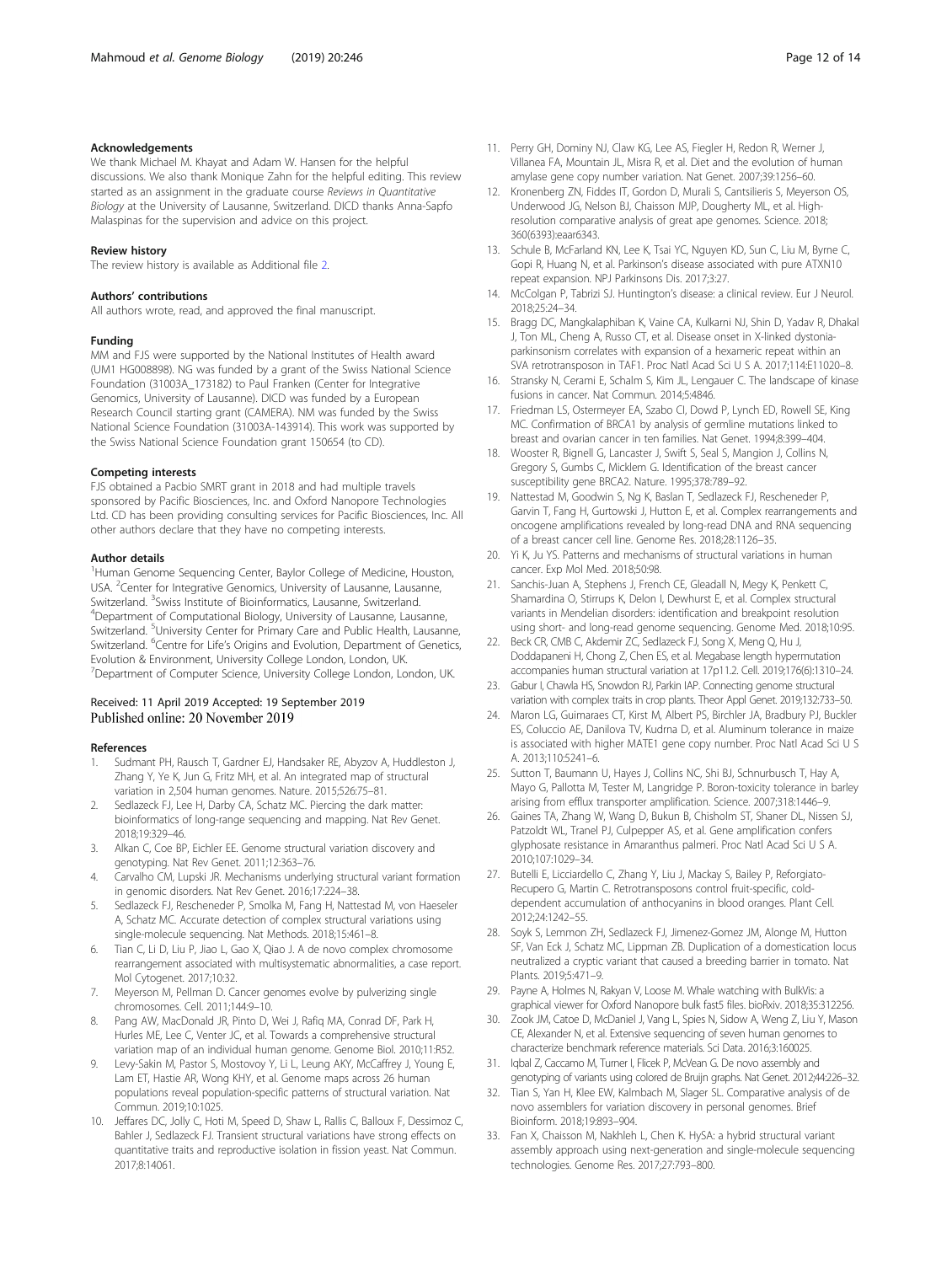- <span id="page-12-0"></span>34. Nattestad M, Schatz MC. Assemblytics: a web analytics tool for the detection of variants from an assembly. Bioinformatics. 2016;32:3021–3.
- 35. Li H. Minimap2: pairwise alignment for nucleotide sequences. Bioinformatics. 2018;34:3094–100.
- 36. Abo RP, Ducar M, Garcia EP, Thorner AR, Rojas-Rudilla V, Lin L, Sholl LM, Hahn WC, Meyerson M, Lindeman NI, et al. BreaKmer: detection of structural variation in targeted massively parallel sequencing data using kmers. Nucleic Acids Res. 2015;43:e19.
- 37. Chong Z, Ruan J, Gao M, Zhou W, Chen T, Fan X, Ding L, Lee AY, Boutros P, Chen J, Chen K. novoBreak: local assembly for breakpoint detection in cancer genomes. Nat Methods. 2017;14:65–7.
- 38. Chen K, Wallis JW, McLellan MD, Larson DE, Kalicki JM, Pohl CS, McGrath SD, Wendl MC, Zhang Q, Locke DP, et al. BreakDancer: an algorithm for highresolution mapping of genomic structural variation. Nat Methods. 2009;6:677–81.
- 39. Lam HY, Mu XJ, Stutz AM, Tanzer A, Cayting PD, Snyder M, Kim PM, Korbel JO, Gerstein MB. Nucleotide-resolution analysis of structural variants using BreakSeq and a breakpoint library. Nat Biotechnol. 2010;28:47–55.
- 40. Wang J, Mullighan CG, Easton J, Roberts S, Heatley SL, Ma J, Rusch MC, Chen K, Harris CC, Ding L, et al. CREST maps somatic structural variation in cancer genomes with base-pair resolution. Nat Methods. 2011;8:652–4.
- 41. Rausch T, Zichner T, Schlattl A, Stutz AM, Benes V, Korbel JO. DELLY: structural variant discovery by integrated paired-end and split-read analysis. Bioinformatics. 2012;28:i333–9.
- 42. Benelli M, Pescucci C, Marseglia G, Severgnini M, Torricelli F, Magi A. Discovering chimeric transcripts in paired-end RNA-seq data by using EricScript. Bioinformatics. 2012;28:3232–9.
- 43. Nicorici D, Şatalan M, Edgren H, Kangaspeska S, Murumägi A, Kallioniemi O, Virtanen S, Kilkku O. FusionCatcher – a tool for finding somatic fusion genes in paired-end RNA-sequencing data. bioRxiv. 2014:011650.
- 44. Cameron DL, Schroder J, Penington JS, Do H, Molania R, Dobrovic A, Speed TP, Papenfuss AT. GRIDSS: sensitive and specific genomic rearrangement detection using positional de Bruijn graph assembly. Genome Res. 2017;27: 2050–60.
- 45. Trappe K, Emde AK, Ehrlich HC, Reinert K. Gustaf: detecting and correctly classifying SVs in the NGS twilight zone. Bioinformatics. 2014;30:3484–90.
- 46. Weirather JL, Afshar PT, Clark TA, Tseng E, Powers LS, Underwood JG, Zabner J, Korlach J, Wong WH, Au KF. Characterization of fusion genes and the significantly expressed fusion isoforms in breast cancer by hybrid sequencing. Nucleic Acids Res. 2015;43:e116.
- 47. Davidson NM, Majewski IJ, Oshlack A. JAFFA: high sensitivity transcriptomefocused fusion gene detection. Genome Med. 2015;7:43.
- 48. Layer RM, Chiang C, Quinlan AR, Hall IM. LUMPY: a probabilistic framework for structural variant discovery. Genome Biol. 2014;15:R84.
- 49. Chen X, Schulz-Trieglaff O, Shaw R, Barnes B, Schlesinger F, Kallberg M, Cox AJ, Kruglyak S, Saunders CT. Manta: rapid detection of structural variants and indels for germline and cancer sequencing applications. Bioinformatics. 2016;32:1220–2.
- 50. Yang L, Luquette LJ, Gehlenborg N, Xi R, Haseley PS, Hsieh CH, Zhang C, Ren X, Protopopov A, Chin L, et al. Diverse mechanisms of somatic structural variations in human cancer genomes. Cell. 2013;153:919–29.
- 51. Ye K, Schulz MH, Long Q, Apweiler R, Ning Z. Pindel: a pattern growth approach to detect break points of large deletions and medium sized insertions from paired-end short reads. Bioinformatics. 2009;25:2865–71.
- 52. Haas B, Dobin A, Stransky N, Li B, Yang X, Tickle T, Bankapur A, Ganote C, Doak T, Pochet N, et al. STAR-Fusion: fast and accurate fusion transcript detection from RNA-Seq. bioRxiv. 2017:120295.
- 53. Ma C, Shao M, Kingsford C. SQUID: transcriptomic structural variation detection from RNA-seq. Genome Biol. 2018;19:52.
- 54. Soylev A, Le T, Amini H, Alkan C, Hormozdiari F. Discovery of tandem and interspersed segmental duplications using high throughput sequencing. Bioinformatics. 2019;35(20):3923–30.
- 55. Chen K, Chen L, Fan X, Wallis J, Ding L, Weinstock G. TIGRA: a targeted iterative graph routing assembler for breakpoint assembly. Genome Res. 2014;24:310–7.
- 56. Kim D, Salzberg SL. TopHat-Fusion: an algorithm for discovery of novel fusion transcripts. Genome Biol. 2011;12:R72.
- 57. Gillet-Markowska A, Richard H, Fischer G, Lafontaine I. Ulysses: accurate detection of low-frequency structural variations in large insert-size sequencing libraries. Bioinformatics. 2015;31:801–8.
- 58. Wala JA, Bandopadhayay P, Greenwald NF, O'Rourke R, Sharpe T, Stewart C, Schumacher S, Li Y, Weischenfeldt J, Yao X, et al. SvABA: genome-wide

detection of structural variants and indels by local assembly. Genome Res. 2018;28:581–91.

- 59. Cretu Stancu M, van Roosmalen MJ, Renkens I, Nieboer MM, Middelkamp S, de Ligt J, Pregno G, Giachino D, Mandrile G, Espejo Valle-Inclan J, et al. Mapping and phasing of structural variation in patient genomes using nanopore sequencing. Nat Commun. 2017;8:1326.
- 60. English AC, Salerno WJ, Reid JG. PBHoney: identifying genomic variants via long-read discordance and interrupted mapping. BMC Bioinformatics. 2014; 15:180.
- 61. Huddleston J, Chaisson MJP, Steinberg KM, Warren W, Hoekzema K, Gordon D, Graves-Lindsay TA, Munson KM, Kronenberg ZN, Vives L, et al. Discovery and genotyping of structural variation from long-read haploid genome sequence data. Genome Res. 2017;27:677–85.
- 62. Sedlazeck FJ, Lemmon Z, Soyk S, Salerno WJ, Lippman Z, Schatz MC. SVCollector: optimized sample selection for validating and long-read resequencing of structural variants. bioRxiv. 2018:342386.
- 63. Becker T, Lee WP, Leone J, Zhu Q, Zhang C, Liu S, Sargent J, Shanker K, Mil-Homens A, Cerveira E, et al. FusorSV: an algorithm for optimally combining data from multiple structural variation detection methods. Genome Biol. 2018;19:38.
- 64. Mohiyuddin M, Mu JC, Li J, Bani Asadi N, Gerstein MB, Abyzov A, Wong WH, Lam HY. MetaSV: an accurate and integrative structural-variant caller for next generation sequencing. Bioinformatics. 2015;31:2741–4.
- 65. Zarate S, Carroll A, Krasheninina O, Sedlazeck FJ, Jun G, Salerno W, Boerwinkle E, Gibbs R. Parliament2: fast structural variant calling using optimized combinations of callers. bioRxiv. 2018:424267.
- 66. Dixon JR, Xu J, Dileep V, Zhan Y, Song F, Le VT, Yardimci GG, Chakraborty A, Bann DV, Wang Y, et al. Integrative detection and analysis of structural variation in cancer genomes. Nat Genet. 2018;50:1388–98.
- 67. Chakraborty A, Ay F. Identification of copy number variations and translocations in cancer cells from Hi-C data. Bioinformatics. 2017;34(2):338–45.
- 68. Sanders AD, Hills M, Porubsky D, Guryev V, Falconer E, Lansdorp PM. Characterizing polymorphic inversions in human genomes by single-cell sequencing. Genome Res. 2016;26:1575–87.
- 69. Greer SU, Ji HP. Structural variant analysis for linked-read sequencing data with gemtools. Bioinformatics. 2019;35(21):4397–99.
- 70. Spies N, Weng Z, Bishara A, McDaniel J, Catoe D, Zook JM, Salit M, West RB, Batzoglou S, Sidow A. Genome-wide reconstruction of complex structural variants using read clouds. Nat Methods. 2017;14:915–20.
- 71. Elyanow R, Wu HT, Raphael BJ. Identifying structural variants using linkedread sequencing data. Bioinformatics. 2017;34(2):353–60.
- 72. Nagarajan N, Pop M. Sequence assembly demystified. Nat Rev Genet. 2013; 14:157–67.
- 73. Tattini L, D'Aurizio R, Magi A. Detection of genomic structural variants from next-generation sequencing data. Front Bioeng Biotechnol. 2015;3:92.
- 74. Couronne O, Poliakov A, Bray N, Ishkhanov T, Ryaboy D, Rubin E, Pachter L, Dubchak I. Strategies and tools for whole-genome alignments. Genome Res. 2003;13:73–80.
- 75. Simpson JT, Durbin R. Efficient de novo assembly of large genomes using compressed data structures. Genome Res. 2012;22:549–56.
- 76. Chaisson MJ, Tesler G. Mapping single molecule sequencing reads using basic local alignment with successive refinement (BLASR): application and theory. BMC Bioinformatics. 2012;13:238.
- 77. Delcher AL, Kasif S, Fleischmann RD, Peterson J, White O, Salzberg SL. Alignment of whole genomes. Nucleic Acids Res. 1999;27:2369–76.
- 78. Malinsky M, Simpson JT, Durbin R. trio-sga: facilitating de novo assembly of highly heterozygous genomes with parent-child trios. bioRxiv. 2016:051516.
- 79. Chin CS, Peluso P, Sedlazeck FJ, Nattestad M, Concepcion GT, Clum A, Dunn C, O'Malley R, Figueroa-Balderas R, Morales-Cruz A, et al. Phased diploid genome assembly with single-molecule real-time sequencing. Nat Methods. 2016;13:1050–4.
- 80. Koren S, Rhie A, Walenz BP, Dilthey AT, Bickhart DM, Kingan SB, Hiendleder S, Williams JL, Smith TPL, Phillippy A. Complete assembly of parental haplotypes with trio binning. bioRxiv. 2018;36:271486.
- 81. Smolka M, Rescheneder P, Schatz MC, von Haeseler A, Sedlazeck FJ. Teaser: individualized benchmarking and optimization of read mapping results for NGS data. Genome Biol. 2015;16:235.
- 82. Audano PA, Sulovari A, Graves-Lindsay TA, Cantsilieris S, Sorensen M, Welch AE, Dougherty ML, Nelson BJ, Shah A, Dutcher SK, et al. Characterizing the major structural variant alleles of the human genome. Cell. 2019;176:663–75 e619.
- 83. Chaisson MJ, Huddleston J, Dennis MY, Sudmant PH, Malig M, Hormozdiari F, Antonacci F, Surti U, Sandstrom R, Boitano M, et al. Resolving the